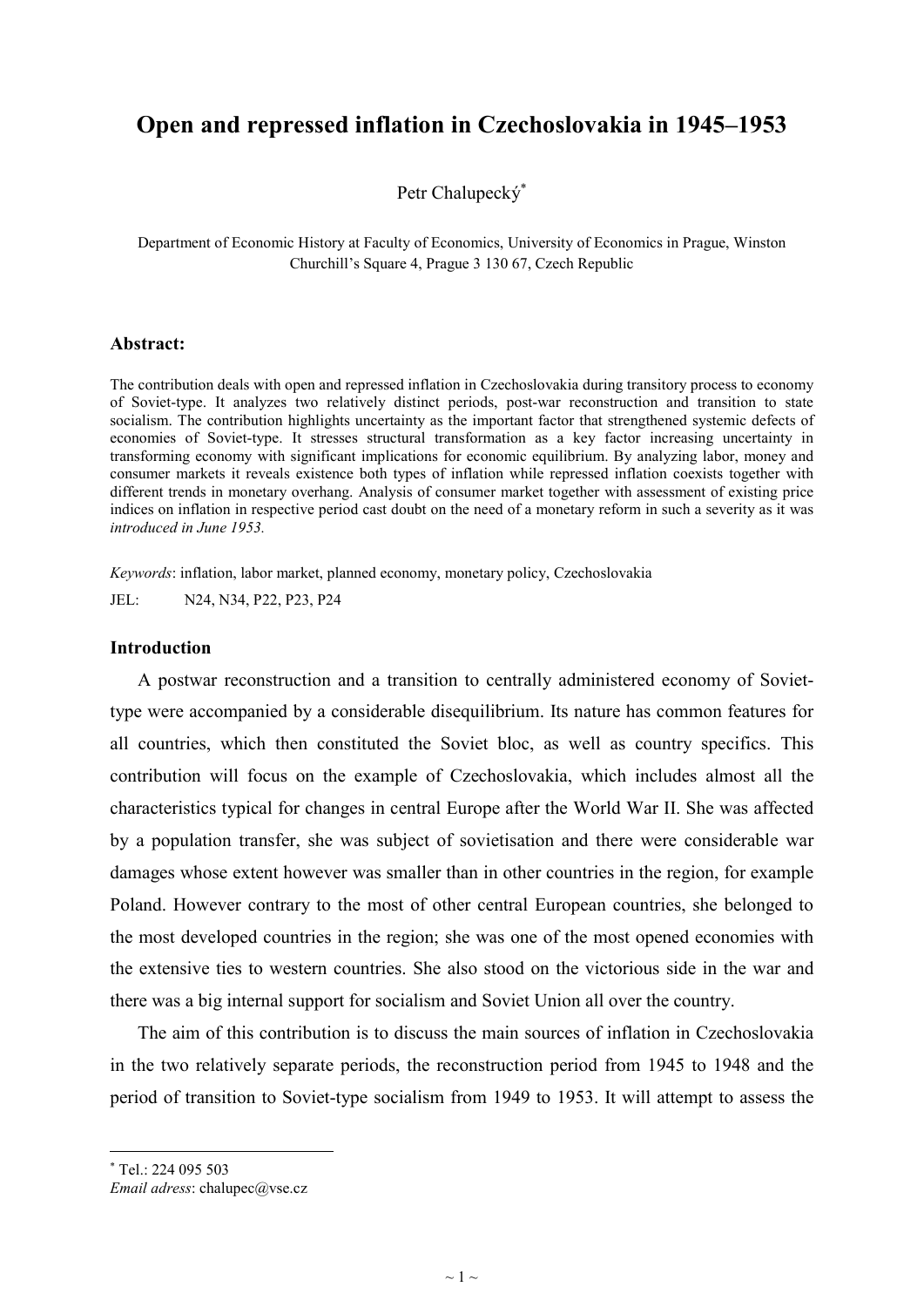main causes of disequilibrium such as pressures on labor market, consequences of monetary reform of 1945, causes that stemmed from the system of managed economy and implementing economic planning of Soviet-type and so on. There are two main goals of the article. The first one is to prove the hypothesis, that structural rebuilding of the economy in 1949–1953 was a key cause of economic disequilibrium in Czechoslovak economy leading to monetary reform in 1953. The second one will assess existing estimates of inflation and it will attempt to estimate the extent of hidden inflation by analyzing of state budget data on subsidies, development of monetary aggregates and situation on consumer market. The article will also mention limited role of central bank in preventing macroeconomic disequilibrium.

The text is organized as follows. At first, it introduces theoretical approaches to inflation in centrally administered economies of Soviet-type and their critique. Next, it focuses on sources of inflation and disequilibrium generally in the Czechoslovak economy in 1945–1953. Within this section, it analyzes the role of money market and particularly the role of the central bank. Finally, it discusses existing estimates (official and unofficial) of inflation on consumer market. Transitory period is marked by a great change in statistics reporting that together with state of contemporary statistical service in Czechoslovakia and transition of economic institutions and economy´s management resulted in a lack of full and consistent time series hence the contribution is not based on modern quantitative methods and l adheres more to the traditional historical approach.

#### **1 Inflation in centrally administered economy - theoretical approaches**

The most important contributions on how to deal with repressed and hidden inflation or with disequilibrium in centrally administered economies generally come from the 1970s and the 1980s when problems with inflation in economies of Soviet-type arose, or to be more precise, became visible. Many models and indicators how to find out the extent of repressed inflation were developed during that time. The most sophisticated, for example Barro and Grossman (1974) or Porters and Winter (1980) based on disequilibrium macroeconomics, enable to use modern econometrics in order to estimate repressed and hidden inflation in economies of Soviet-type. These models were subject of criticism especially for not including two or more-tier consumer market, for necessity to rely on true values of the input variables and for ignoring the time dimension in case of making proposals for policy makers Nuti (1986, p. 70). Another type of handling with the problem represent the models focusing on a relationship of excess liquidity to income or other relevant indicators to identify repressed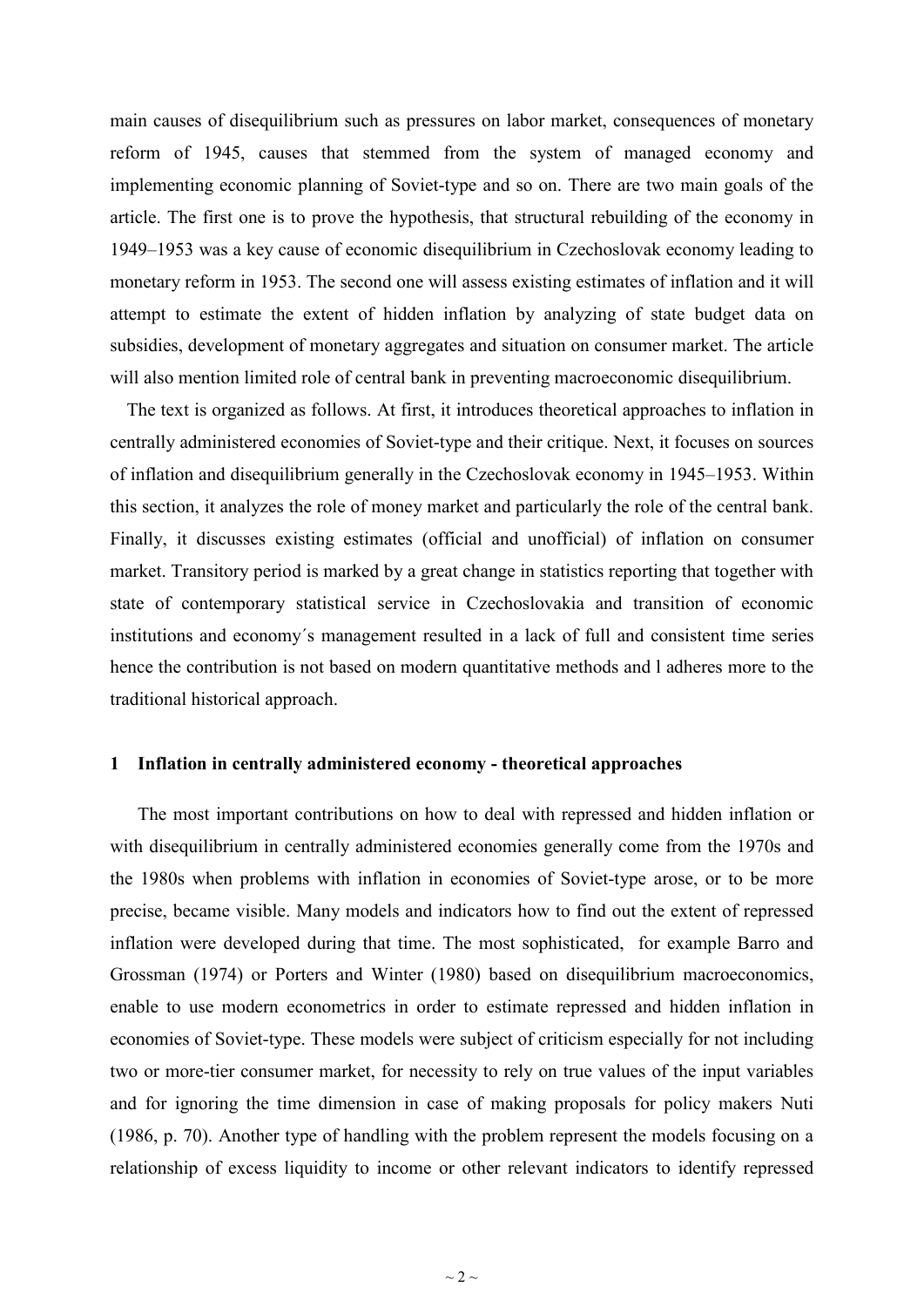inflation in centrally administered economies and to find a relationship between the growth of monetary stock and prices. They are mostly based on or inspired by quantity theory of money. This approach is applied for example by Pindak (1985), Cassel (1990) or Peebles (1991).

For the purpose of my analysis, I use definitions set by Nuti (1986). His treatise on repressed inflation on consumer market in centrally administered economy is quite comprehensive and it is suitable for a transitory period to state socialism of Soviet type because it considers large market with relatively free prices. Nuti makes differences between hidden and repressed inflation on one hand and between repressed inflation and excess demand on the other hand. Repressed inflation is thus defined as *"rising excess liquid balances in the hands of the population with respect to what they would wish to hold if markets cleared at official prices."* Nuti (1986, p. 38). Hidden inflation is an inflation not recorded in official price indices. Therefore, it could be repressed inflation as well as open inflation that does not entre in official price indices. The well-known examples are prices of black market or wrong construction of consumer basket where weights do not correspond to actual composition of consumption. Excess demand is then defined in terms of forced savings when households cannot carry out the whole value of desired current consumption at official prices.

Although repressed inflation expresses itself in a form of change in involuntary monetary holdings in the hands of population it is wrong to consider it as a pure monetary phenomenon as Cassel (1990, s. 3) put it. In a pure model of central planned economy of Soviet-type central planners took responsibility for setting and maintaining macroeconomic equilibrium by natural balancing of the plan and set the corresponding income flows through central wage and price regulation. The role of banking system was to control plan performance and to redistribute temporary unused monetary balances. The disequilibrium could be a result of ambitious plan targets exceeding real limits of the economy or inadequate fulfillment of the plan that would result in violation of planned equilibrium between production and monetary income of the population. There could be also unplanned exogenous shocks as bad harvest and other natural disasters or imported inflation etc. Existence of systemic defects also moved repeatedly the economy to the state of disequilibrium. The main reason was that plan targets were bargained politically, while bargaining power of state enterprises management was strengthened by information asymmetry in favor if the management. This led to a permanent investment strain on one hand, $<sup>1</sup>$  and it resulted in a relatively soft plan targets that enabled</sup>

<sup>&</sup>lt;sup>1</sup> Investment strain was also backed by communist ideology preferring maximum economic growth. In the eyes of central planners and communist leaders, this was possibly only through high investment.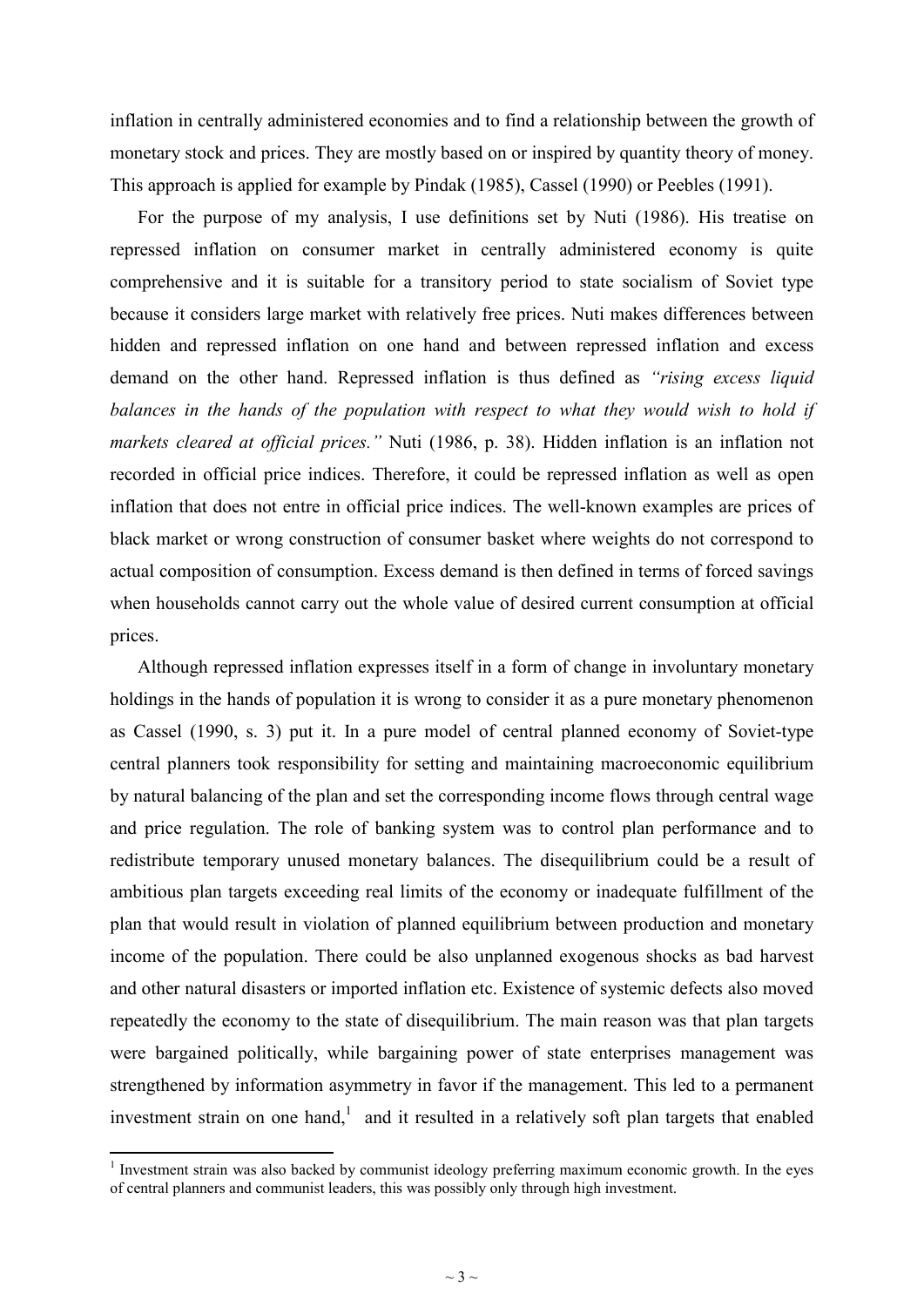divergence in production and income on the other hand. Presence of bottlenecks on producer and consumer markets forced agents to stock hoarding.<sup>2</sup> Banking system represented by a monopoly state bank had almost no chance to regulate such developments. It passively accommodated existing disequilibria by monetary expansion, as it will be showed also in the case analyzed in this study.<sup>3</sup> So Cassel's recommendations to begin with the analysis of repressed inflation in centrally administered economy at money market and to take growth of money supply under control to stop repressed inflation Cassel (1990, pp. 3 and 33) were not quite adequate.<sup>4</sup> In short, growth of money supply was not primary cause of growing macroeconomic disequilibrium including repressed inflation in economies of Soviet-type but a consequence. Money in centrally administered economies was partly endogenous and followed flows of physical inputs and outputs.

Talking about repressed inflation raises a question, how to distinct temporary market imbalances caused by the disturbances in distributing goods or by the bad structure of supply that does not reflect properly preferences of consumers from overall inflation. Inflation should reflect general process of growing disequilibrium by faster growth of incomes than aggregate supply of final goods valued at official prices. Several indicators help to recognize it. The first hand indicator is some kind of liquidity ratio, i. e. growing share of liquid assets on GDP or retail sales that synthesizes faster growth of money income than supply of consumers goods at official prices. Other types of indicators can be constructed by analyzing situation on colored markets. Growing size of the black market in terms of volume and prices usually indicates well the divergence between the intended consumption and the supply of consumption goods. Concomitant phenomenon of excess demand is recurring panic buying when an effort to get rid of money prevails. Worsening situation on official rationed market can be expressed by lowering rationed amount of goods.

Growing share of liquid assets on GDP or retail sales is too synthetic to indicate repressed inflation. It depends on whether the increment consists mostly of involuntary savings or not. There were limited investment opportunities in economies of Soviet-type. In a situation where

<sup>&</sup>lt;sup>2</sup> More on the systemic characteristics of economy of soviet type and its defects see Kornai (1980), Šulc (2004) or Mlčoch (1990).

<sup>3</sup> In later periods, the possibilities of the State bank were enhanced by its participation in creating the state plan.

<sup>&</sup>lt;sup>4</sup> For example, effort to tightening monetary policy in Czechoslovakia during the 1980s by implementing monetary criteria had little impact in preventing growing macroeconomic disequilibria. On the other hand, it does not mean to omit money market at all. It can provide useful information, mostly on how imbalances in economy expressed and how they were solved. State bank could accommodate real imbalances by a growing monetary aggregates but if not they expressed in growing insolvency of state enterprises. The result was then forced transfer of resources from through state budget resulting in a decrease of living standard. Imbalance on consumer market could be covered by issuing state bonds, i. e by growth of the state debt. So credit market is not omitted either in this study.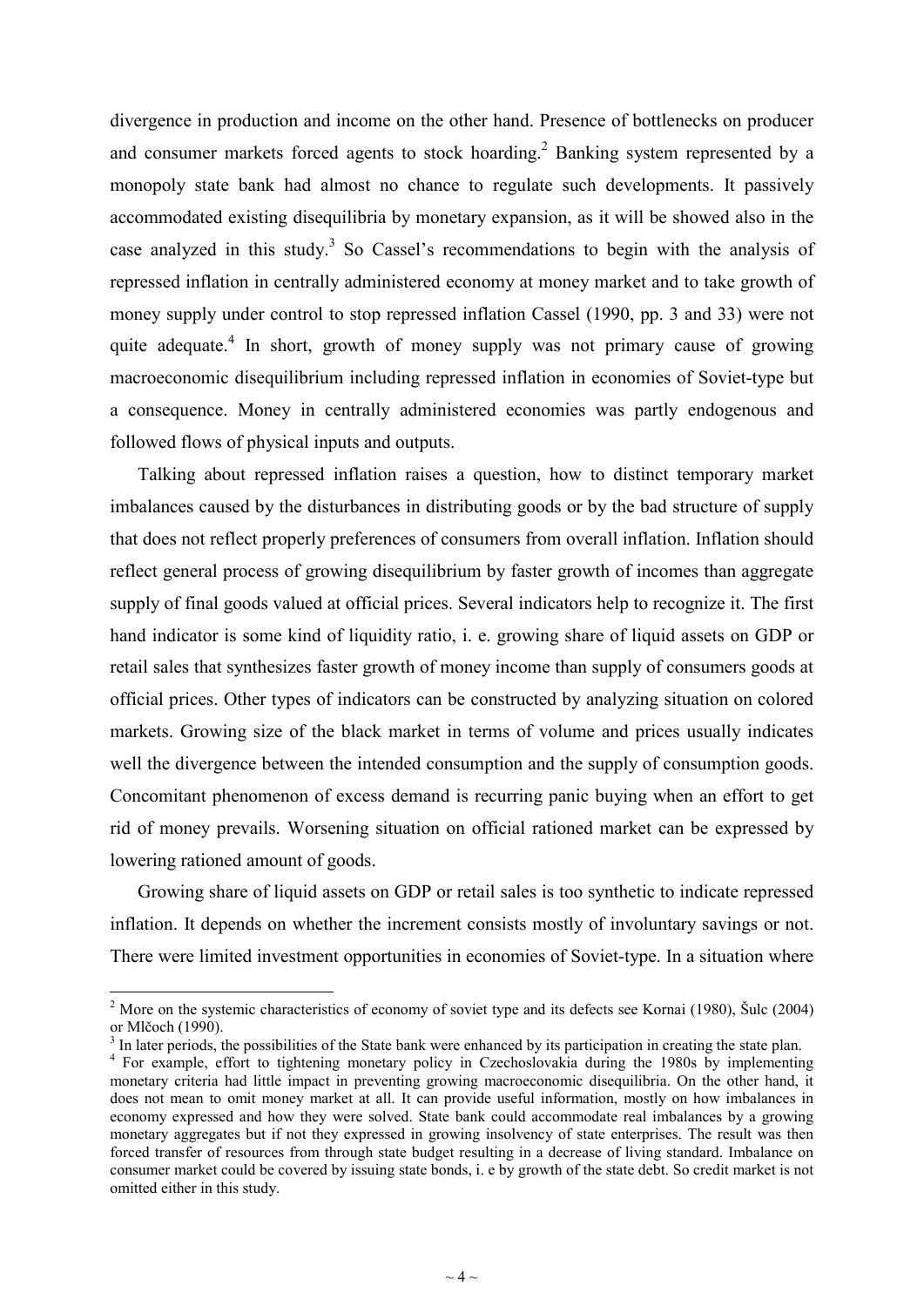did not exist capital market, financial assets had a form of deposits or currency or long-term state bonds but this option was not available in all countries in Soviet bloc.<sup>5</sup> Restriction of private enterprising prevented using unspent part of income for business. Growing money balances of population served partly as an expression of their wealth. Hence, it is necessary to distinct between transaction demand for money and demand for money as a store of value.<sup>6</sup> Another reason that limits validity of this indicator for detecting repressed inflation is the existence of free market (legal or illegal in whatever degree) Nuti (1986, p. 64). Growing monetary holdings then reflect decreasing real value of money balances of population and in case of illegal markets also growing transaction costs. Limited supply of consumers goods, especially goods of long-term consumption was reflected in official price structure so it takes time to save sufficient amount to buy it namely in the situation with limited access to credit on consumption purposes or when there is common greater credit aversion.

The relation between excess demand and repressed inflation in Nuti's reasoning is that excess demand defined as cumulative repressed inflation in previous periods pushes current repressed inflation further.<sup>7</sup> Two key factors stand behind this process: previous experience of households with the existence of shortage and the expectations of its persistence in the future Nuti (1986, p. 47). Excess demand is then pushed up by trading goods and services – including retrading goods from state market – on shadow or black market. It is questionable, if it can rise aggregate income of households as Nuti (1986, p. 68) claims, or it can only change structure of aggregate disposable income with the impact on structure of the demand and with possible impact on aggregate marginal propensity to consume but it can be compensated by rise in transaction costs. Nuti does not describe the process that would lead to a higher aggregate disposable income through trading on colored markets. Considering retrading state goods only, there is no room for direct increase in aggregate disposable money income, but it has redistributive effects. When new value added is created, for example by providing a service after working hours or by selling vegetables form a croft outside official market, its aggregate income in real terms rises.

<sup>&</sup>lt;sup>5</sup> Besides this the foreign currencies also served as a store of value but their holdings were limited in most of the countries in the Bloc, and to obtain them was possible only through the black market. It depended then how strong controls to obey the rules restricting obtaining and holding foreign currencies were.

<sup>&</sup>lt;sup>6</sup>It is not right to use the term speculative demand for money in its Keynesian meaning in context of economies of Soviet-type. Speculative demand form in this type of economy is used in different meaning. It expresses demand for money for future goods on official market. But it works similarly as the Keynesian one, while expectations of shortages in economy rise, speculative demand for money rises too and it makes the whole demand for money in centrally administered economy absolutely elastic Nuti (1986, p. 67) .

 $<sup>7</sup>$  Lijn and Verbekk (1997) verified the impact of cumulated monetary overhang from previous periods on desired</sup> consumption in a case of Soviet Union since 1965 to 1991 and their tests were quite persuasive.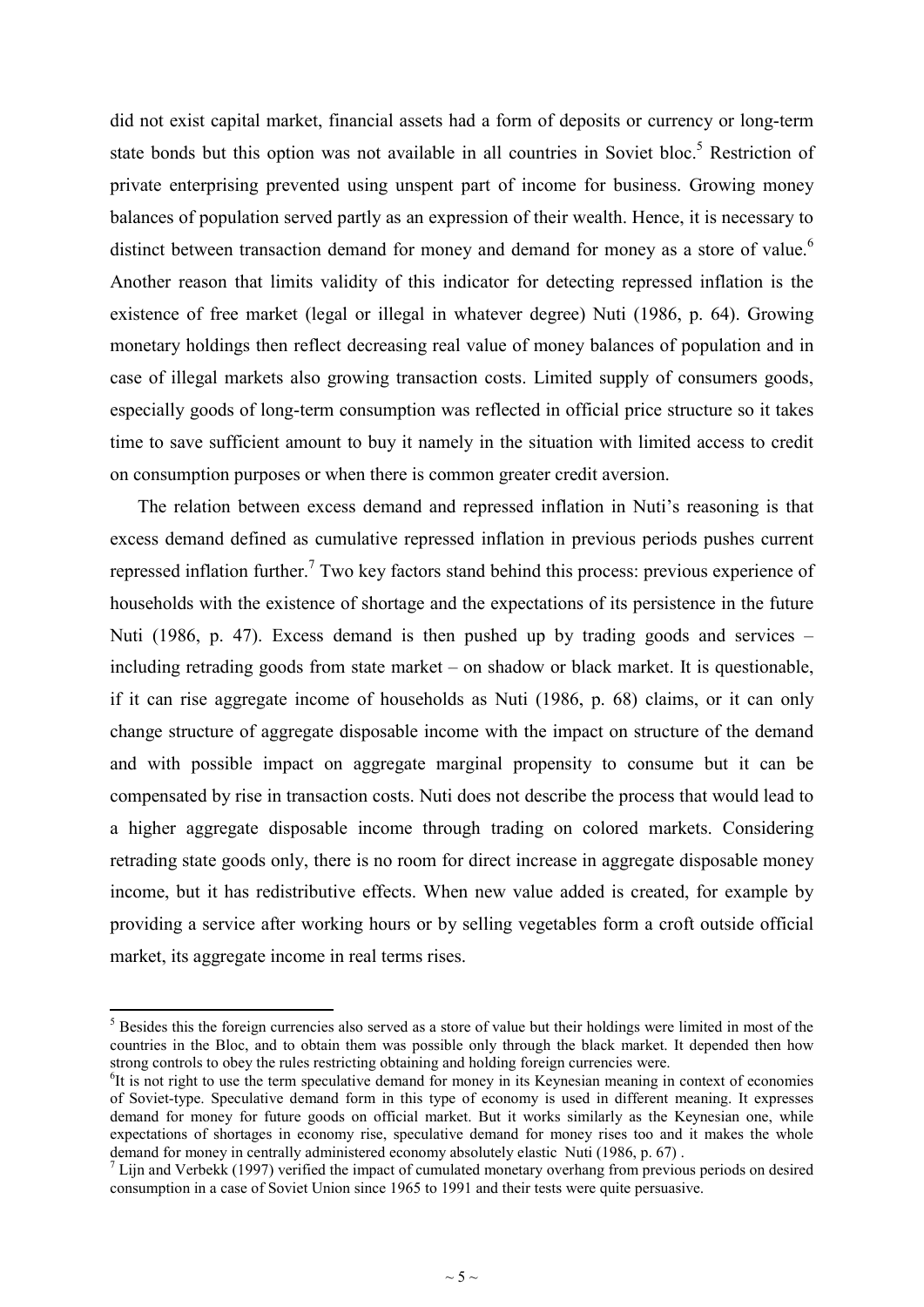### **1.1 Effects of inflation in centrally administered economies**

The existence of dominated market with rigid prices leads to quantitative adjustment processes. Inflation thus influences the extent of factor of production supply, namely labor supply in terms of quality and quantity of time worked and the extent of supply of goods and services and the system of their distribution, whether through official state market or unofficial market with free prices. This is connected with a transfer of resources or using production facilities of the official state sector in private activities (shadow economy), where the rate of return is higher. This pushes official sector further form balance and complicates macroeconomic planning, since the information based on inputs is distorted. This deepens misallocation of resources in time Cassel (1990, p. 26). Forced substitution operated in the same way because it gave wrong signals on consumers' preferences.

As in market economies, the inflation in economies of Soviet-type is connected with redistributive effects. As it was noted before, one of the redistribution channels is through the shadow or black economy. It privileges people with easier access to the goods that can serve as a store of value — mostly various real assets as realities or work of art and antiquities. Repressed inflation favors members of nomenclature and party hierarchy because they can intermediate the access to commodities that were of short supply, mostly those, that were subject to waiting lists (state flats, cars). Repressed inflation thus strengthened corruption behavior on one hand and resulted in income and wealth stratification of the society, different from intended.

Transitory period is however little bit distinct form periods with settled institutions of centrally administered economy and developed behavior patterns of economic agents used to operate in such an institutional environment. For a long period there was a coexistence of large private sector namely in agriculture and retail trade.<sup>8</sup> Together with weakened control mechanisms, it left significant space for transfer of scarce resources outside of planning system. The black market with free prices could then absorb large part of repressed inflation. On the other hand, fresh and strong ideological drive of communist parties in the period of establishing their regimes sharply eliminated possibilities of private sector by using administrative methods to liquidate it or at least to discourage it from economic activities that would not had been under state control. It also prevented part of the communist administrative from corruptive action while interests of the Party were superior to personal interests of the

<sup>&</sup>lt;sup>8</sup> There were of course country specifics, for example GDR or Poland where private sector kept relatively strong share until the end of centrally planned system.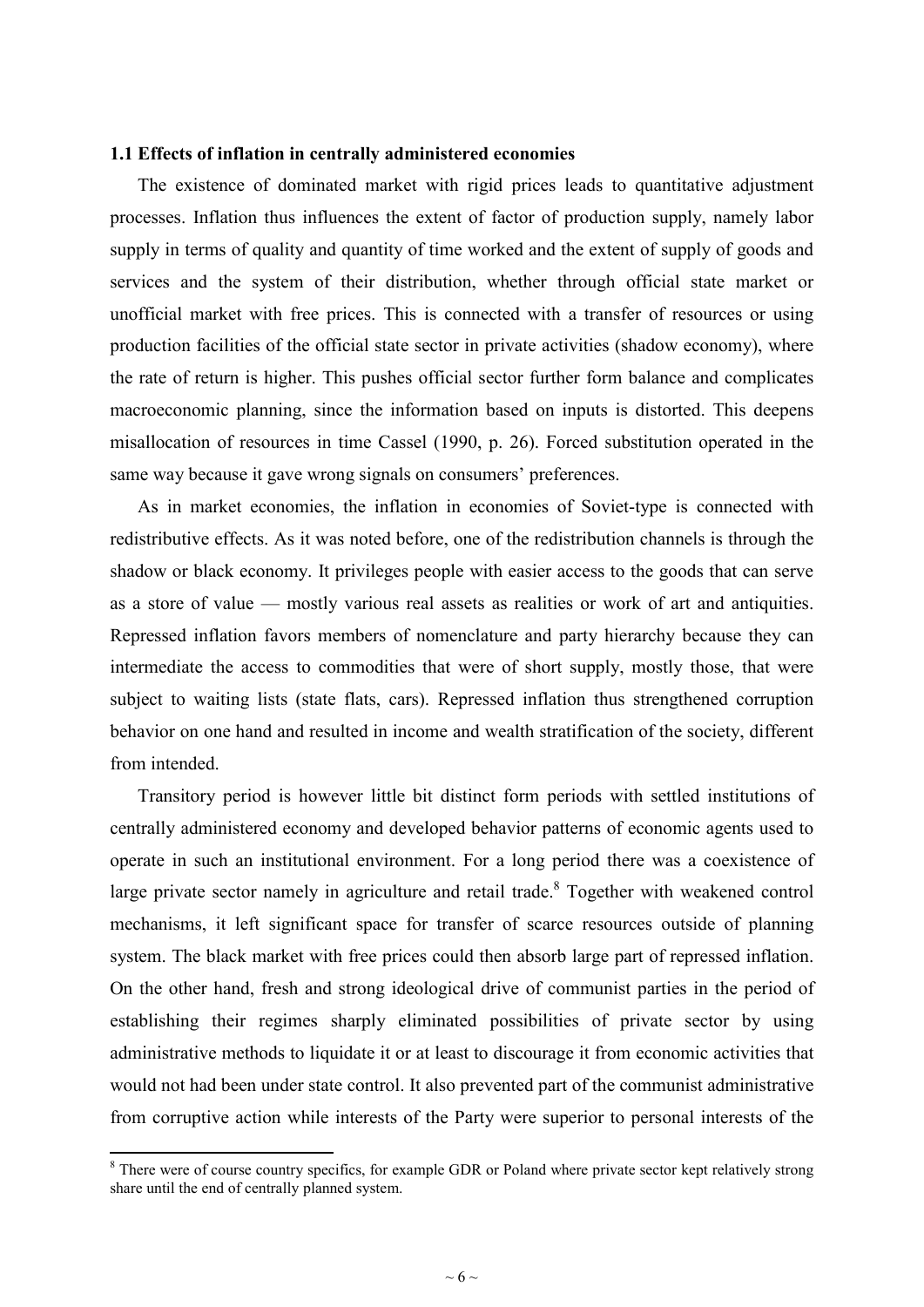communist officials.<sup>9</sup> Uncertainty about future prospects was an important factor that contributed to growing disequilibrium in economies in Central Europe, namely in brief period after the war and before communist takeover. This resulted for example in instability of demand and in transferring hard currencies out of the country. Transitory period was marked by a sharp social change when it aimed to greater income and wealth equality than before. Professional structure of the economy changed as well. It caused growing share of industry, mostly the heavy industry at the expense of agriculture and traditional light industries. Replacement of the old economic elite by new people, often with a lack of experience and knowledge together with liquidation of the private sector contributed to growing inefficiency of supply side of the economy.

#### **2 Sources, effects, and forms of inflation in 1945-1953**

<u>.</u>

The years of 1945–1953 in Czechoslovak economy are marked by the large imbalances that were partly inherited from the war and partly given by the economic policy applied since the liberalization, when creeping process of transition to planned economy began.<sup>10</sup> At first, it is necessary to mention, that the main goals of economic and social policy in the years of 1945–1948 followed a general European trend. Apart from the post-war reconstruction, it was the policy of full employment and of building the welfare state, which Czechoslovak government pursued. While intellectually, the inspiration came from Western Europe as well as from the Soviet Union, in the first three years Czechoslovakia applied its own solutions and methods in fulfilling them. After communists monopolized their power in February 1948, the process of transition to Soviet system speeded up. However, according to low knowledge, how the Soviet system worked, there was a lot of space for experimenting in the years of 1948–1952 resulting in huge imbalances in the economy. Related to the process of Sovietisation an interesting question offers. Did the main source of the economic imbalance stem from a pure systemic transition lacking sufficient control mechanisms and suffering traditional systemic defects of an economy of Soviet type, or was it caused by structural transformation, that preferred heavy industry, that was not suitable for the Czechoslovak conditions, to other branches? The answer is ambiguous. As the following text is going to

<sup>&</sup>lt;sup>9</sup> This has to be taken as a hypothesis or presumption. Author of the contribution does not know about any historical study that would deal with change of corruption patterns in centrally planned economies in different periods of their existence.

Although the years of 1945–1948 admitted more options on a form of economic system, decisive role of communist party in political system and commonly shared ideas on superiority of planned economy to free market economy opened the doors for implementing Soviet system that was realized since 1949.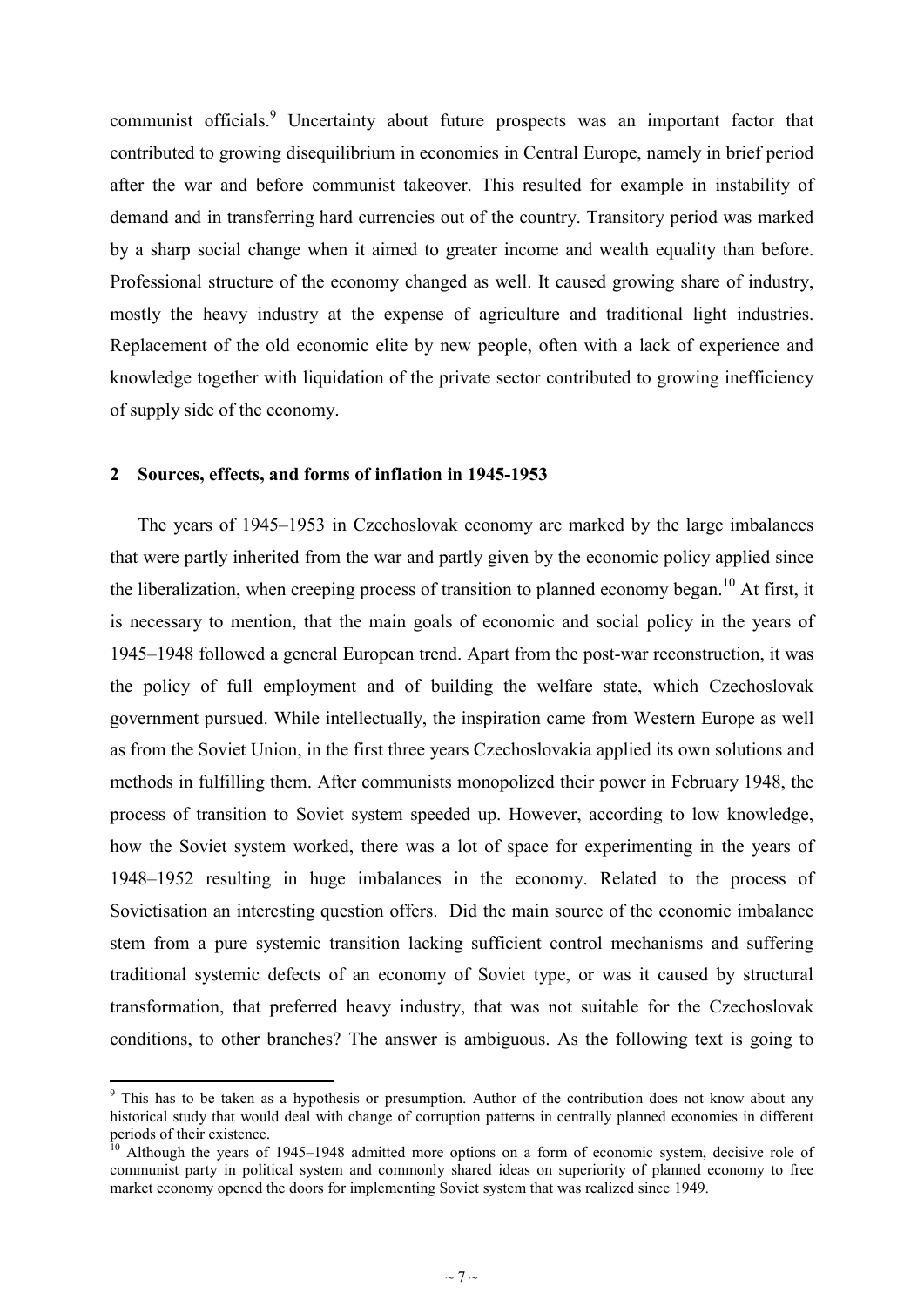show, it seems that the priority was on the side of harsh structural transformation that would have not been possible, if the economy had not been managed the way it was and if it had relied on market forces.

The analysis of sources and nature of Czechoslovak inflation during the period under study can be divided to the analysis of three markets — labor market, money market and consumer market.

### **1.2 Labor market**

<u>.</u>

Situation on labor market was very chaotic in the two years after the war because of the huge transfers of population, when the forced transfer of German population from Czechoslovakia took place, while it was insufficiently compensated by re-emigration. Since number of transferred Germans approached 3 millions, re-emigration counted only 150 thousands if we neglect people returned from forced stay abroad during the war Průcha (2009, p. 130).<sup>11</sup> To sum up the number of population in Czechoslovakia decreased from 14.1 millions in August 1945 to 12.1 millions at the end of 1946 NBČS (1947–1949, table annex). Since then it grew slowly at a rate of 0.88 % per a year up to 1953 ČSÚ (2013) and ŠÚSR (2013). Průcha's assessment of composition of transferred German population related to labor force, where there was a big share of women; people crippled by the war and non-active population, neglects accumulated knowledge and experience they had namely in case of industry management, engineering and farming. There are no adequate data but it will not be far from reality to suppose a decrease in total factor productivity, productivity growth respectively, when newcomers without this specific knowledge replaced those expulsed. Weakened relationship to acquired land and capital by newcomers must be taken into account. It caused big fluctuation of labor force in border regions and regional bottlenecks in supply of specific professions.

Spontaneous reallocation of workforce took place also in the rest of the country when war control of labor force allocation broke up at the end of the war. New government was forced to continue managing labor force allocation by renaming war control institutions and softening coercive methods. Shortage in labor supply was strengthened by the opening of universities that were closed during the war.

<sup>&</sup>lt;sup>11</sup> Chaotic situation mainly during the last phase of the war and first months after caused that exact number of transferred German people is hard to find out. According to the official statistic data it counted 2,996 million Průcha (2009, p. 134)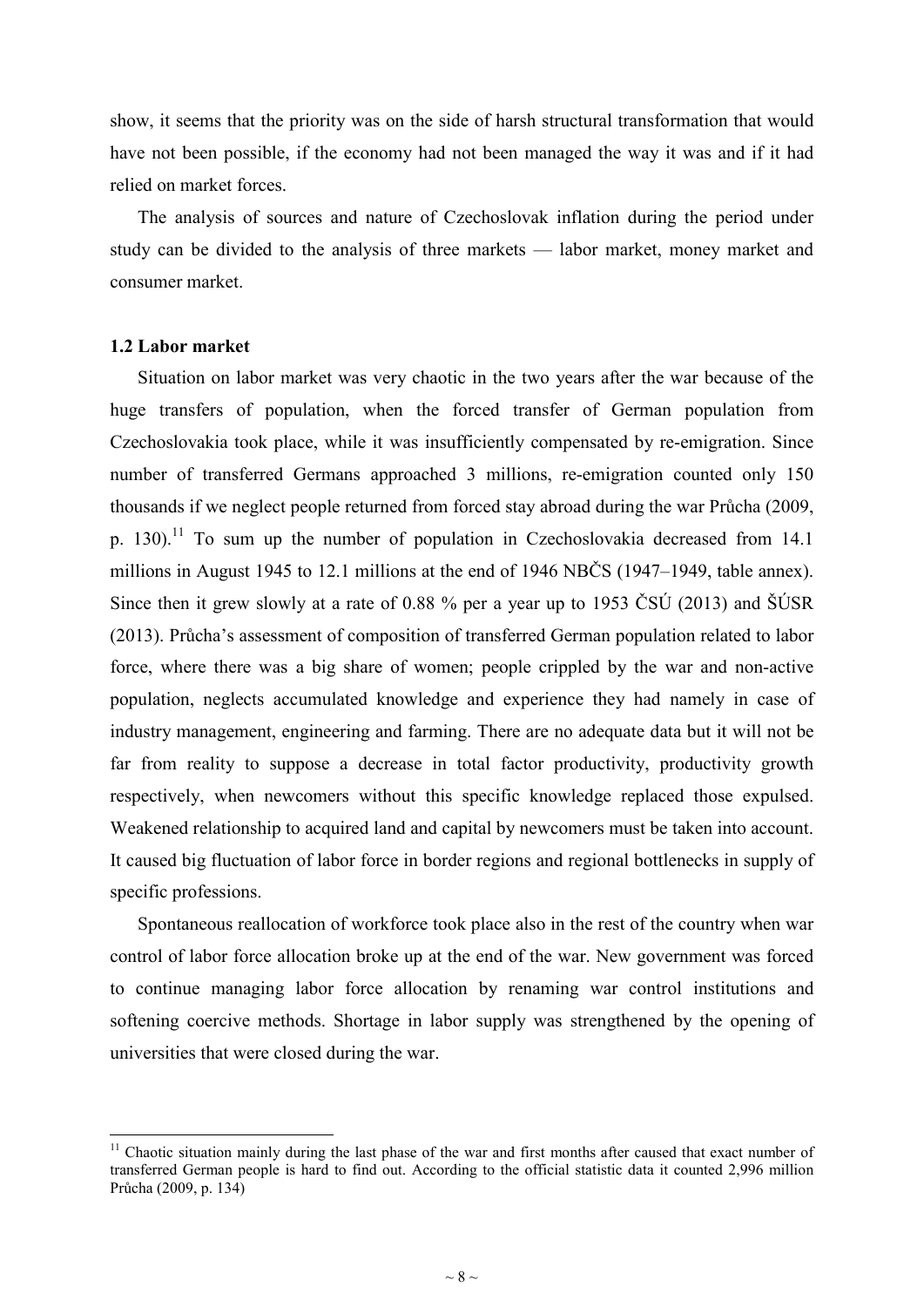On demand side, the most important was nationalization of the industry and banks in 1945. Nationalized enterprises then created decisive share on aggregate output and employment. The state ownership restricted possibility of bankruptcy and this opened doors to ineffective treatment of inputs. The most visible indicator was the over employment when the enterprises and their supervisory bodies - General directories, employed large share of administrative workers. According to Beinhauerová (1993, p. 82–83) ratio of administrative employees to workers sharply decreased comparing to pre-war situation unless the need of workers decreased too because of rationalization as in the western industry. State ownership increased political impact on industry, since new institutions as work councils served not only to bigger workers' influence on enterprise management but also as a mean of political struggle. Existence of the work councils and stronger position of the trade unions in enterprises together with political impact also supported bad working morale and preferred political aspect in installment to managerial positions Beinhauerová (1993, p. 82–83). Relaxed monetary policy, as will be analyzed further, also contributed to keep employment in nationalized enterprises above economic optimum. Resulting shortage of labor supply reversely pushed on higher wages and it worsened the profitability of national enterprises. However wage rates were centrally set, enterprises found ways, how to evade wage control, so that the real earnings were much higher than regulation admitted.<sup>12</sup> Growing labor costs necessarily contributed to negative results in nationalized enterprises in 1946–1948 (see table 1). When productivity in industry rose of 18.75 % from January 1947 to December 1948, wages and salaries rose about 55 % from January 1947 to September 1948.<sup>13</sup> Growing costs of labor were not the only loss factor of national enterprising. Enterprises had to deal with renewal of equipment and the price setting of products in the heavy industry by the Highest price office was also subject to the contemporary critique see Nebesář (1947, p. 24).

<u>.</u>

<sup>&</sup>lt;sup>12</sup> According to the contemporary statistics NBČS (1947–1949, table annex) the official tariffs of manual workers' daily wage rate rose about 4.5 % from January 1946 to September 1948 but the real daily earnings of workers rose about 44 % within the same period.

<sup>&</sup>lt;sup>13</sup> Data are quite incomplete to make time series of the same length for the whole period 1946 to 1948. Sum of wages and salaries for September 1948 is an average from quarterly data SÚS (1949a, p. 115) and NBČS (1947– 1949, table annex).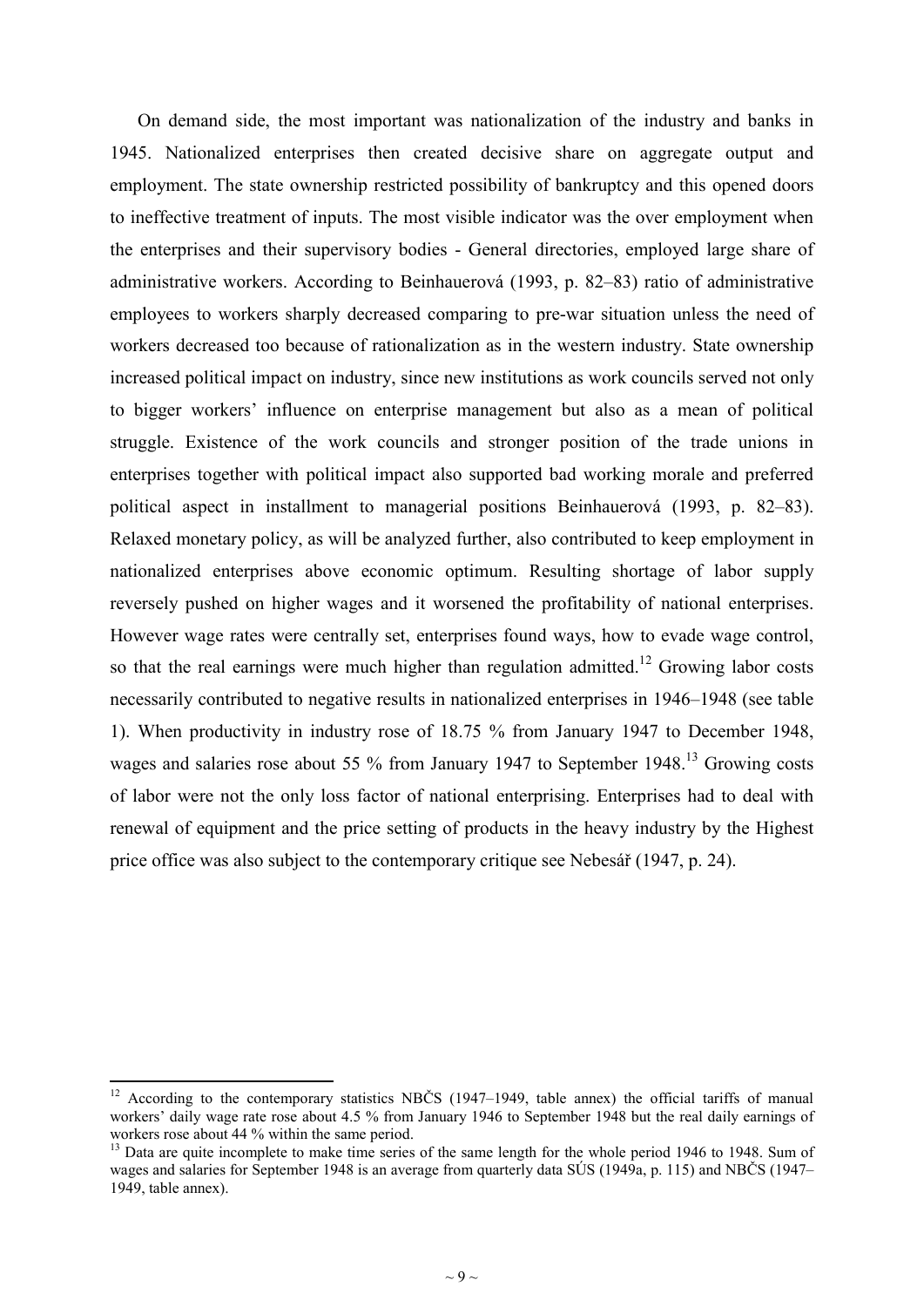|                   | 1946    | 1947   | 1948     |
|-------------------|---------|--------|----------|
| Industry but food | $-4049$ | $-763$ | $-1559*$ |
| Food industry     | $-128$  | $-382$ | $-1257*$ |
| <b>Banks</b>      | 248     | 242    |          |
| Total             | $-3929$ | $-903$ | $-1816$  |

**Table 1 Profits and losses of National Enterprising in 1946–1948 (mil. Kčs)**<sup>1</sup>

<sup>1</sup>Beinhauerova (1993, p. 85) presents different data for industry (1946: -3739; 1947: 307; 1948: 3775). The difference is probably given by the fact the data the table presents are not definite.

<sup>∗</sup>Contemporary estimate

<u>.</u>

Sources: ÚV KSČ (1949), SÚS (1948).

The situation worsened after the communists seized the power and began with implementing the first five-year plan. System of centrally rationed labor force according to the planned targets of production in terms of quantities together with high investment quotas led to permanent excess demand for labor, mostly in preferred industries. It was strengthened by frequent shifts in production programmers and reorganizations that increased uncertainty leading to further stock and labor force hoarding. So the excess demand was not caused only by the systemic defects when enterprises maximized their gross income Šulc (2004, p. 124) during the transitory period. Increased uncertainty about the future supply of inputs played role too. There were permanent bottlenecks mostly in industries with high intensity of manual labor as mining and building. Harsh tempo of structural change and replacement of the old industrial elite required new high-qualified employees that would match new structure of labor demand but it took time and thus contributed to excess of demand for labor.

The response of the communist administrative was central mobilization and allocation of labor force that restricted its freedom in choosing the job. It was expressed by classifying people as class enemies, mostly high qualified non-manual workers (intellectuals, teachers, state clerks etc.) and send them to industry as manual workers, similar effect had actions transferring administrative employees.<sup>14</sup> However, the success of latter mentioned was limited and short lived. From 1952 to 1959 territorial allocation of graduates was solved by forced emplacement. Central allocation of labor force had negative impact on work exertion since it weakened interests of enterprises in effective using and its control. Political considerations often prevented management in forcing manual workers to abide the rules.<sup>15</sup> Despite that the productivity of labor rose but in a lower rate in preferred industries. The most frequent

<sup>&</sup>lt;sup>14</sup> Since 1945, the process of growing share of administrative employees began. It was related to increased role of state in the economy. This process consisted not only of growing share of administrative employees in nationalized enterprises but also by increased numbers of state employees.

<sup>&</sup>lt;sup>15</sup> For example the effort to strengthen work norms in 1952 in connection of unpleasant development of productivity related to wages was opposed by trade unions and several strikes took place Průcha, (2009, p. 601).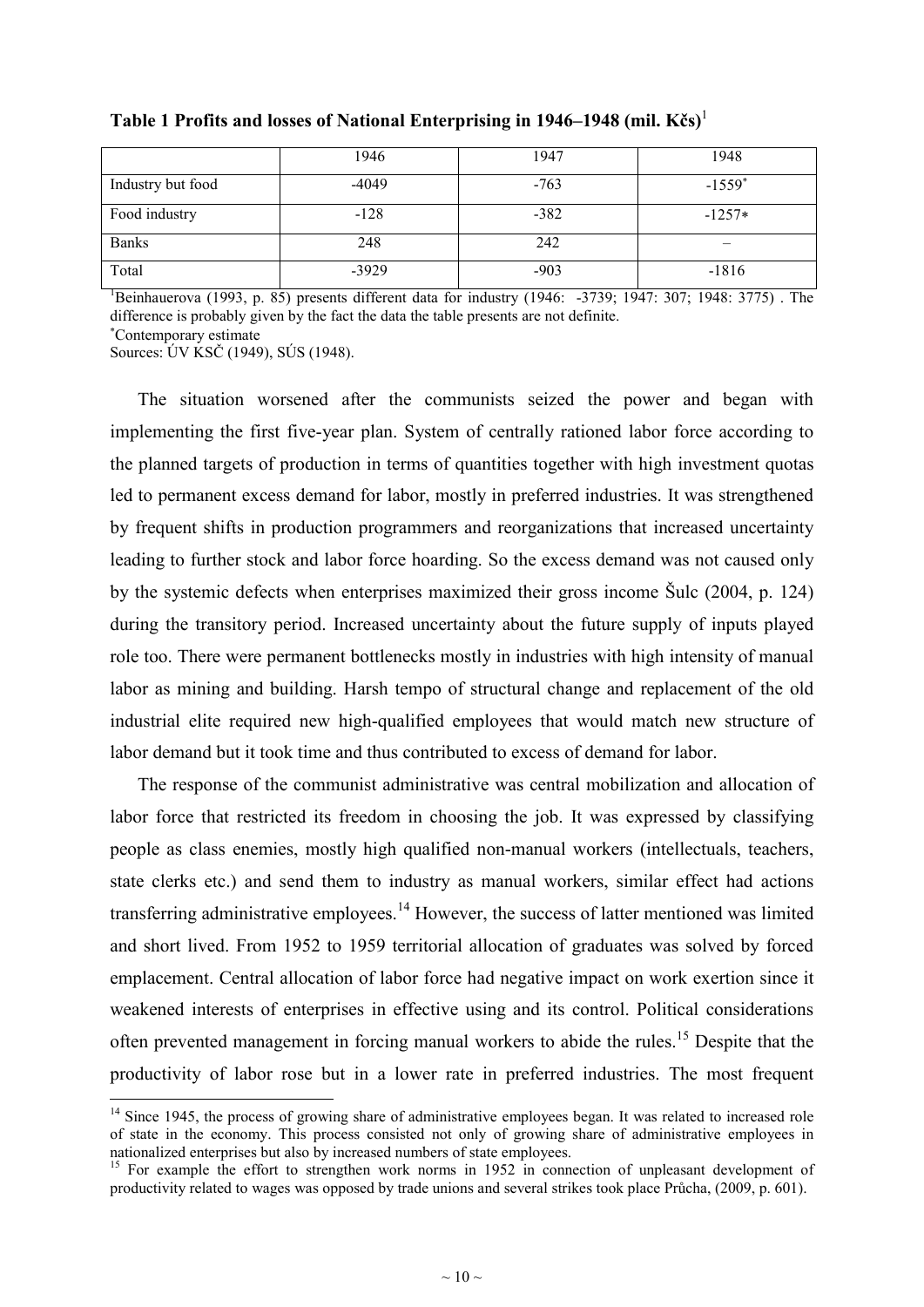justification of not fulfilling the plan targets was – apart from the shortage of raw materials and other intermediate goods – bad working morale that partly stemmed from shortage of labor; see for example SBČS (1952a, 1952b). Excess demand created high press on wage growth. Since there was no effective system of wage control up to 1952, wage inflation was a result.

# *1.2.1 Wage policy and control*

-

Monetary reform form the end of October 1945 was accompanied by price and wage increase. Both rose three times relating the pre-war situation.<sup>16</sup> Concurrently, changes in relative structure of prices and wages were made, while wage relations were leveled. Hence, inflation pressure was preserved due bigger propensity to consume of low-earning employees<sup>17</sup> and because real wages remained in average the same. Wage rates were set by central authority. However, there was lack of effective control, since the priority was focused on quantitative fulfilling of the plans on one hand and because the state had no capacities to exert the control on the other hand. Evading the state set tariffs was supported by black consumer market and by character of labor market where excessive demand prevailed. Moreover, the strong position of manual workers on labor market was also backed politically. Political support of manual workers' interests expressed itself in widening of piece rates where there was room for circumventing wage rules by over-fulfilling of soft work norms Průcha, (2009, p. 218) and also in slight increase of the official wage tariffs. So relation of wages of manual workers to other employees was changing continually in favor of the first ones since the monetary reform in October 1945.<sup>18</sup> Moreover, it was strengthened by rationing system on consumer market, especially after 1948 when differential rationed quantities were established according to the policy of class struggle.

Since 1948 when general macroeconomic disequilibrium increased in connection of fulfilling two year-plan, newly established State wage commission had to elaborate new rules for central wage setting with aim to unify the principles Průcha (2009, p. 600). It initiated

<sup>&</sup>lt;sup>16</sup> While, index of living cost of workers family living in Prague was 306.7 at the end of January 1946 relating to March 1939, index of living cost of clerks family living in Prague rose up to 276.5 in the same time NBČS (1947–1949, table annex)

<sup>&</sup>lt;sup>17</sup> However, it was partly compensated by the change in relative prices when increase in prices of food and many consumer goods exceeded the rise of rents and energies. The increase of prices was strengthened because of lower quality of goods relating to pre-war ones and this is of course omitted in the official price indices Michal, (1960, p. 157).

 $\frac{18}{18}$  But the trend of growing share of administrative workers where wages remained in average about 1.5 times higher Průcha (2009, p. 210) must be taken in consideration for assessing the development of incomes relating to growth of supply of consumption goods.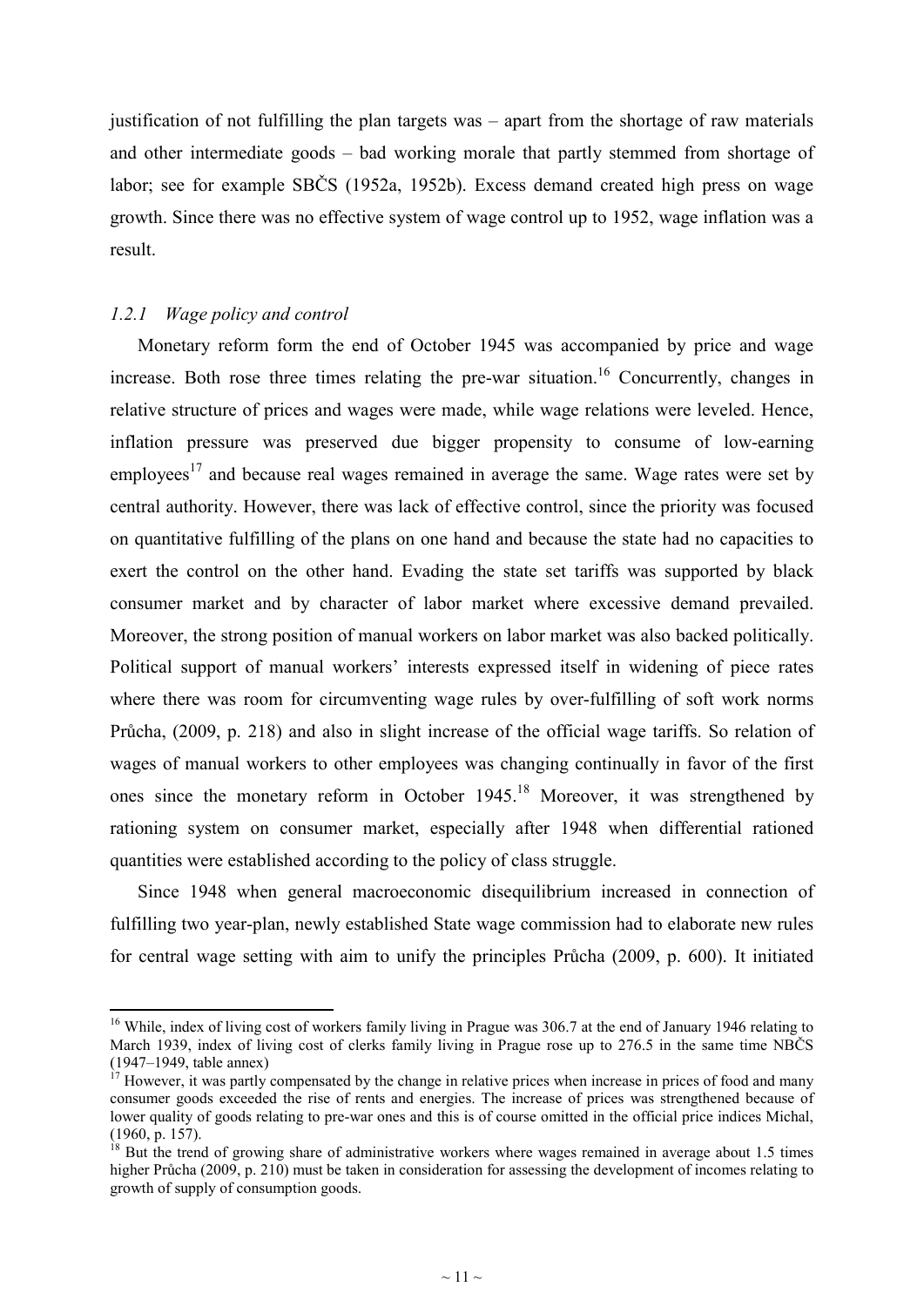application of piece-rate wages that were more suited to shock workers movement.<sup>19</sup> Permanent bottlenecks in labor force systematically undermined intention of state wage policy when enterprises competed for employees by classifying them to position with higher wage tariffs, by paying over-time work or provided them with non-wage incentives as for example flats. Central planning was thus disturbed by specific form of market relations between labor demand and supply.

In 1951, wage totals as a precursor for wage funds were implemented. Wage funds became basic tool of wage control and together with balance of income and expenditures of population had to be the main instrument regulating the equilibrium on consumer market.<sup>20</sup> Despite the intention of the communist administrative to establish wage fund dated from 1948 NBČS (1948b, p. 21), it was introduced in 1952. The experience with wage totals was differed from promised development. As wage totals were set by bargaining between enterprises and centre, enterprises assured reserves for intended need of new employees or to hold down the existing ones. The wage totals were tied to gross production as an indicator. If the planned gross performance was set low, it was easy to pay bonuses for its overfulfillment. If over drafting of planned wage totals occurred it related mainly in branches with planned loss where reserves were the least SBČS (1951a, p. 27). Since the performance was set globally and quantitatively, the result was change in composition of production, while enterprises preferred more capital and material intensive products to maximize wages per head Pesek (1956, p. 31). Hence, wage totals did not prevent the higher growth of wages then productivity in 1951. Partly because they did not include the whole planned sector, namely agriculture where divergence between productivity and earnings was quite high SBČS (1951a, p. 24). The same defects were true also for wage funds and favorable development of the relation between the productivity and wages in 1952 was due to shortage of labor force so the real number of employees was lower than planned. SBČS (1952c, table supplement) Table 2 shows relation between changes productivity and wages in several branches of industries in 1948–1953. It is derived from official data on employment, on national income produced and average numbers of employees in respective branches.<sup>21</sup>

<u>.</u>

<sup>&</sup>lt;sup>19</sup> For example the share of piece rate wages including premiums of total wage bill of manual workers in industry in 1949 was 68.1 %. SÚS (1949b).

<sup>&</sup>lt;sup>20</sup> Balance of incomes and expenditures of population was not used in the period under study.

<sup>&</sup>lt;sup>21</sup> Recent data on employment presented by  $\check{C}S\check{U}$  (2006) are rather lower then used here, but they show the same trend despite the classification of branches does not match properly to Marxist definition of production.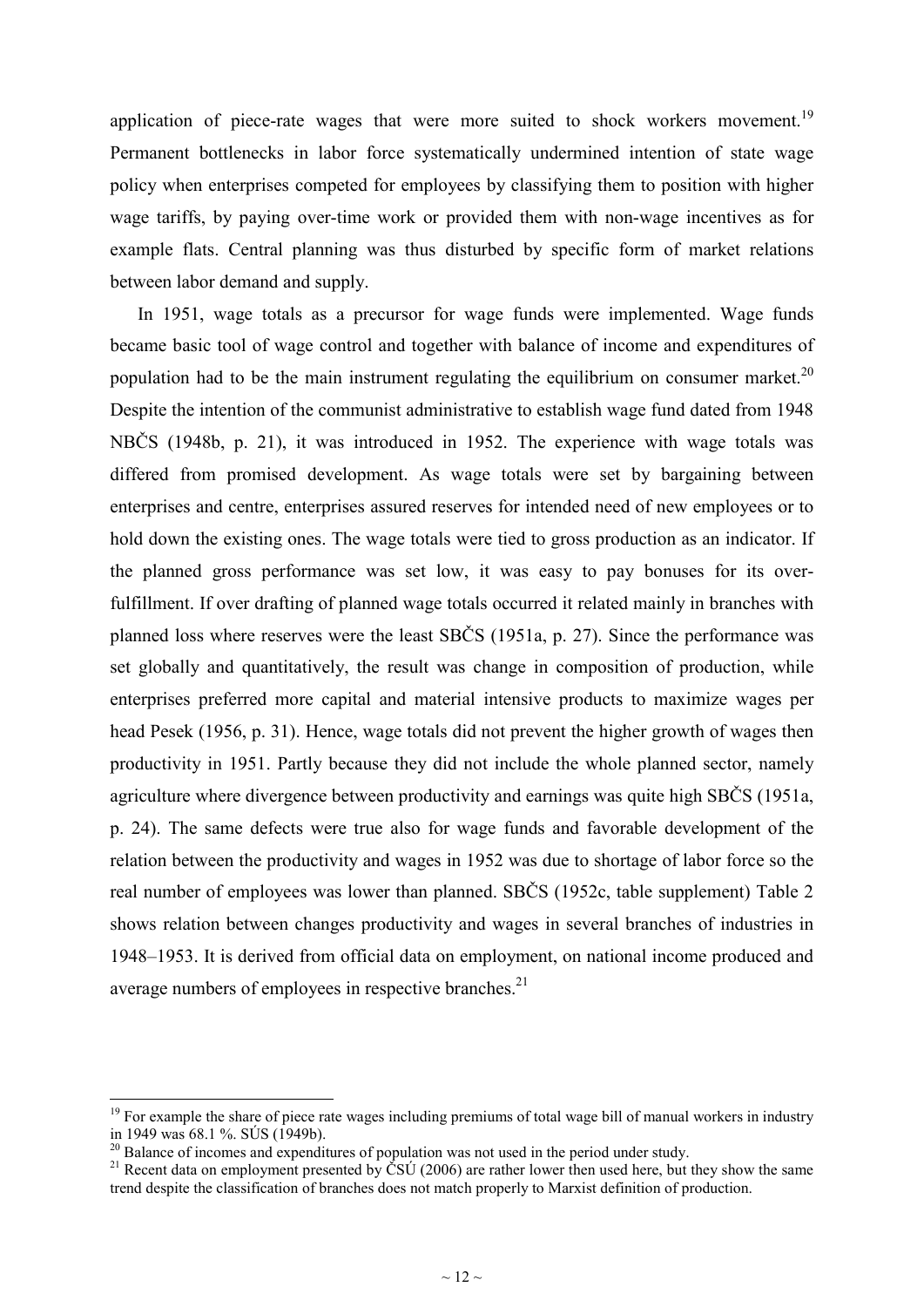|          |                | 1949  | 1950  | 1951  | 1952  | 1953     |
|----------|----------------|-------|-------|-------|-------|----------|
| economy  | productivity   | 10.12 | 10.28 | 9.29  | 10.35 | 6.16     |
|          | Gross earnings | 15.18 | 3.55  | 9.70  | 2.07  | $-16.65$ |
| industry | productivity   | 4.26  | 4.17  | 12.89 | 6.03  | 1.67     |
|          | Gross earnings | 27.56 | 4.93  | 7.27  | 2.66  | 0.6      |

**Table 2 Changes in productivity and earnings in 1948-1953 (%)**<sup>1</sup>

<sup>1</sup>Earnings per employees are computed from original individual distribution of national income, as defined by Marxist methodology and deflated by implicit deflators of national income. Source: FSÚ (1985 pp. 88–90 and 146-147), own computations.

Data shows stable trend in productivity on aggregate level for the whole period but the year 1953 when monetary reform occurred. Data on industry indicates, however, there was irregular development within particular branches. When talking about industry it is necessary to notion that there were big differences between industry branches, while non-preferred industries recorded much bigger growth of productivity due to forced rationalization caused by the shortage of resources. The divergence between earnings and productivity on aggregate levels is at the beginning of the first five-year plan, when control mechanisms were not developed yet, and in the 1951, when targets of plan were increased and disturbances in production were more common.

### **2.2 The money market and monetary policy**

The money market is characterized by great institutional changes and by huge credit expansion during the whole period as demonstrated in graph 1. While in the period of 1945– 1946 the expansive monetary and fiscal policy was inevitable because of removing war damages, if the live standard should not have been further decreased. Especially first two years were marked by supply shock as analysis of labor marked illustrated. Since 1948, the demand side played decisive role in growing imbalance of Czechoslovak economy because of structural transformation and application of soviet model of macroeconomic management.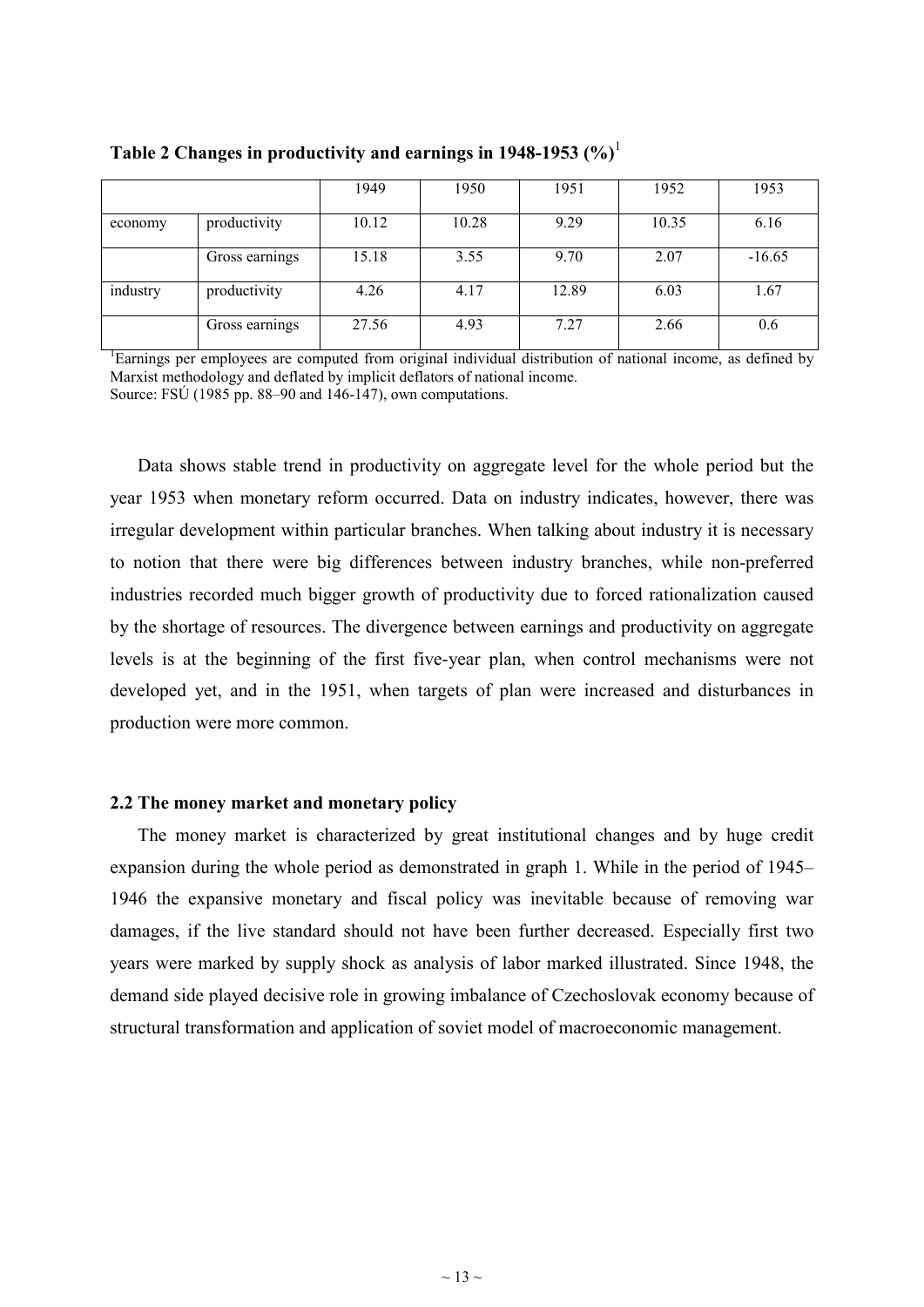

**Graph 1 Credits and national income in constant prices in 1946–1952<sup>1</sup>**

<sup>1</sup>There is no consistent time series for both, credit and national income. The left hand graph excludes credit cooperatives but includes all credit regardless if it is short term or long-term. The right hand graph includes short-term credit only, the figure for the end of 1952 is estimate, since data from Investment bank, and cooperatives are taken from credit plan because real data has not yet been available to author of the study. Sources: SÚS (1948a); SÚS (1948–1950) ; SBČS (1951–1953) ; SBČS (1953a) , Nachtigal (1969, p. 56); FSÚ (1985, pp. 51), own computations.

Graph 1 demonstrates the difference between both of the periods when period of first fiveyear plan should indicate very high inflation at first sight. It has to bear in mind distinct role of money in market economy and in an economy of Soviet-type with separated monetary circuits. In the sphere of production money followed decisions of planners that was based on natural flows. Money served as a unit of accounts and money supply was endogenous namely in the initiate period when control mechanisms were not established and the role of central bank was only to control, if real process of production and distribution was matching the planned one. State bank of Czechoslovakia established in 1950 was subordinated to ministry of finance and its powers to regulate monetary and macroeconomic development were limited. The final word in granting credit if bank did not want to had minister of finance or when situation of individual enterprise was serious, the whole cabinet. Superior authorities of problematic enterprises supported them when they were in conflict with the state bank on granting new credit or prolonging the existing ones often supported the enterprise SBČS (1952a, May, p. 4). In controlling consistency of the real production process with planned, State bank could only alert to existing problems. Interest rates as instrument of monetary policy was useless while enterprises preferred fulfilling obligations to their partners if they were backed by contracts with higher penalties than interest paid from additional credits (Pohl, 1951, p. 243). Moreover, no risk of bankruptcy enabled to transfer losses to state budget.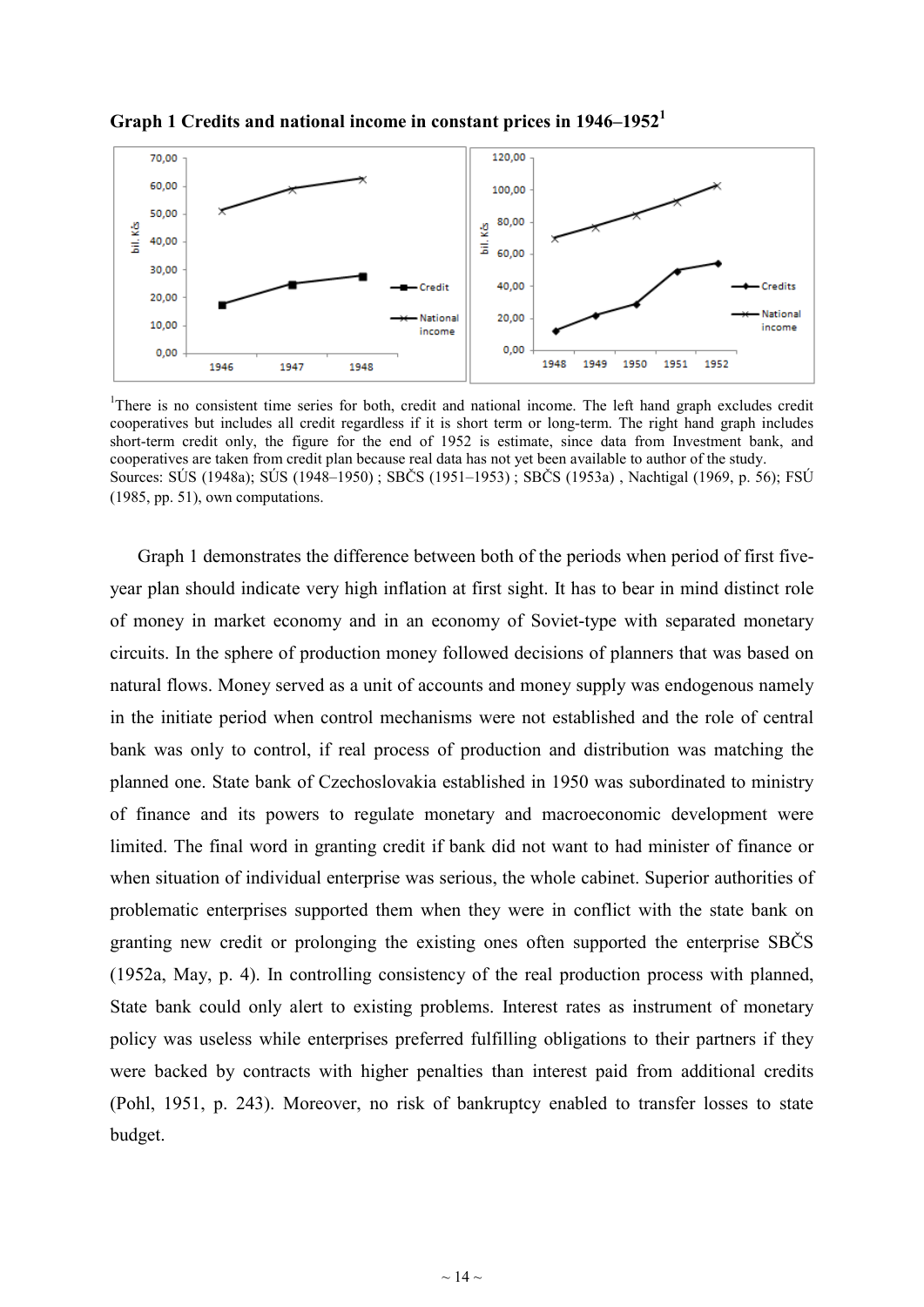Since September of 1951, the State bank began to implement instruments o managing credits and currency emission that were known in Soviet Union — the credit plan and the cash plan. Since beginning of 1951, central bank introduced purpose credits instead of unspecified global operating credit according the enterprise budget. This reform can be taken as an effort for restrictive monetary policy, but it only revealed existing imbalances and amount of nonpaid credit rapidly grew.<sup>22</sup> It will not be far from reality to claim that, until soviet system of managing credit and currency was fully implemented in 1953 the elasticity of monetary supply in production sector related to demand was close to infinity.

Separating of monetary circuits was not full because part of monetary expansion spilled over on consumer market through wages and salaries as it was showed in previous section. Although firms were obliged to use cashless system of payments since 1948 — with the exception of wages and salaries payments, there was certain limit up to that they could use currency. Thanks to this possibility, they entered to consumer market and bought goods (for example clothing, office supplies, drugstore goods etc.) they needed but they were not able to obtain in time or at all through official channels.

High credit expansion was partly exhausted by excessive stocks of material and goods, that was hard to sell, and partly was lost in higher investment costs, whose efficiency was low. This is documented by small increments of productive capital on one side and big difference in investment quota measured in current prices to constant prices, that was almost two times higher<sup>23</sup> Nachtigal (1969, p. 292).

Active role of central bank was however limited also in the period prior central planning implementation. Since its share on initial economic policy was bigger than in period describe above. The first task had to be done after war, was monetary reform. It occurred at the turn of October and November 1945. Apart from the rise in prices and wages just analyzed, the main measures were blocking of prewar and war deposits and restriction of the amount of currency in circulation. Blocked deposits had to be exhausted partly by special taxes and the rest should have to be released according to growing supply of consummation goods. Blocked deposits were one of the central issues of discussion on monetary policy during this period but the lack of agreement did not allow resolving it until the June 1953, when they were nullified.<sup>24</sup> Initial

 $\overline{\phantom{a}}$ 

 $22$  Since the end of 1952 to march of 1953 the sum of nonpaid credits and unpaid payment-orders rose almost 2.5 times, but it still made less than 9 % of total credits granted SBČS (1953b).

<sup>&</sup>lt;sup>23</sup> This difference is partly due to method used in pricing when time series of national income in constant prices were retroactively computed Nachtigal (1969, p. 32)

<sup>&</sup>lt;sup>24</sup> From almost 263 billions of K of blocked deposits (excluding interbank and insurance funds) 99 billions of K were nullified. The rest was released or taxed or for settling payments for acquiring property. confiscated to German population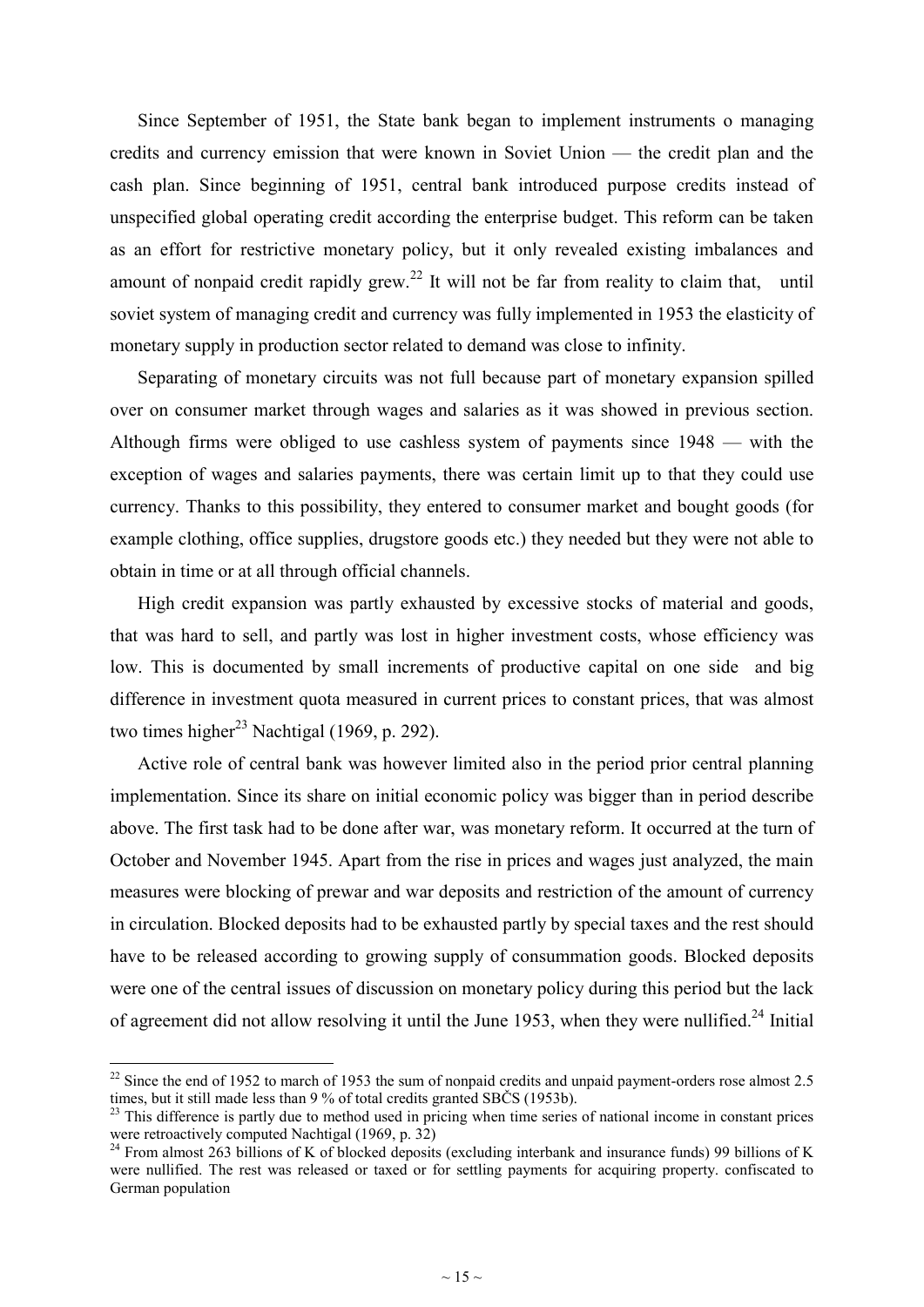norms of their releasing favored – besides low-income population – administrative bodies, municipalities and political parties and until June 1947 there was no incentive for banks in to prevent liberal releasing, despite the rules on releasing were gradually tightening. It was released more than 78 % of total sum of released blocked deposits in this period.<sup>25</sup>

**Table 3 Releasing of blocked deposits (mil. Kčs)** 

| Year                                         | 1945 | 1946                    | 1947   | 1948       | 1949   | 1950 | 1951    | 1952  | Total    |
|----------------------------------------------|------|-------------------------|--------|------------|--------|------|---------|-------|----------|
|                                              |      | . 477.7<br>$^{\circ}$ 1 | 7327.7 | 5 1 3 3 .7 | 5489.2 | 2978 | 2 2 1 4 | 208.6 | 69 366.7 |
| $C_{\text{out}}$ $\sim$ LEM (1052 $\sim$ 11) |      |                         |        |            |        |      |         |       |          |

Source: LFM (1952, p. 11).

-

There were several motives for quick and huge releasing of blocked deposits in respective period. The first and the most important was to secure these deposit form uncertain fate by transferring them to free deposits and the second was to us money to keep real value of money balances for transaction purposes NBČS (1947, p. 12) – see section concerning consumer market.

Monetary policy was set to ease after-war recovery, so it had expansive character from the very beginning. Original idea was to set monetary stock at low level, about 16 or 20 billion of crowns GHSR (1945, p. 9) and then to manage the policy according to real bills doctrine. In reality the main instrument of managing credits were credit purpose-built facilities. Excess liquidity caused by releasing of blocked deposits weakened control of National bank over money market. Quantitatively set targets of two-year plan prevented central bank from more active role in regulating money supply by real bills. The problem of using real bills in regulating money supply deepened when trade credit was limited since 1948. Shortage of real bills forced National bank to relax requirements on their nature and quality NBČS (1948a, pp. 91–97). New law on National bank from March 1948 introduced new instruments of monetary policy as open market operations and reserve requirements, however they were not used, but on the other hand it tied National bank more to central planning.

Introducing of general tax since January of 1949 meant decisive change in monetary and fiscal policy. This indirect tax collected in retail trade<sup>26</sup> enabled massive redistribution of resources, since it became the main source of state budget incomes. Introducing of two-tier consumer market with higher prices led to huge surpluses of state budget from increased sales. This tax followed several goals; first, it should have regulated consumption by

<sup>&</sup>lt;sup>25</sup> No wild releasing after the February 1948 happened as Půlpán and Půlpánová (1995, p. 650) claimed.

<sup>&</sup>lt;sup>26</sup> This was true since 1950. Originally, it was collected in wholesale trade and partly in production.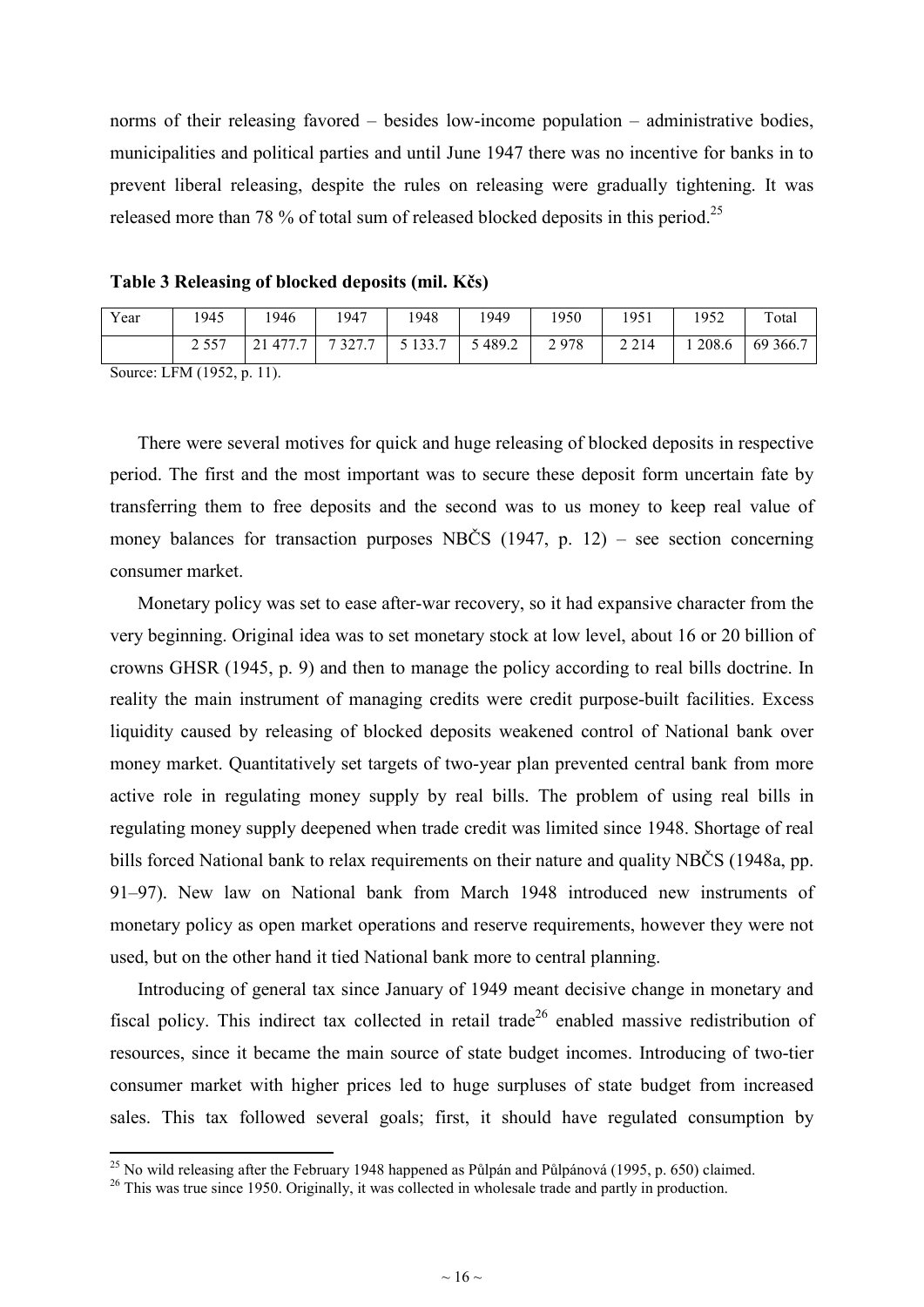differentiated rates of final goods.<sup>27</sup> Second, it should have to assure the resources for investment.

The tax further weakened the control of National bank, since it caused excess liquidity when big surpluses of state budget were placed in Poštovní spořitelna that granted them as loans to other banks. As pointed Kadlec (1949) endogenous increasing of monetary stock happened unless National bank's active operations increased. Comparison of the average growth of monetary stock and average growth of active operations of central bank (rediscount of bills and lombard of securities) in the year of introduction of general tax confirms his clam. The volume of active operations was slowly decreasing, while monetary stock recorded reverse trend due to the increase in current deposits mainly owed by business sector and the state. $^{28}$ 

# **3.2 Consumer market, rate of inflation and demand for money**

As it was noticed rationed system in consume dominated the whole period under study. Up to the 1949 there were different systems in Czech lands and in Slovakia where the much smaller extent of goods was rationed and the system was not so complicated Štěpek, (2009, p. 3). Quick recovery of the economy in 1946 and 1947 was seen rather on income side of population than on supply side of consumer market because of releasing of block deposits and quick growth of wages and salaries as was analyzed before. Despite that, the situation was probably improving up to the summer of 1947. This can be documented by decreasing ratio of prices of black market to official ones SÚS (1949a, p. 269) It is difficult to estimate the extent of black market and its changes, but due to relaxed control compared the war it can be supposed it was widened.<sup>29</sup> Of course, a decrease in risk margin could contribute to lowering the ratio too. Political pressures resulted in significant lowering of prices of some goods from April 1947 but it was compensated by rise in state interventions. If we consider interventions to prices, subsidies on imported commodities and compensations for adjustments of state purchase prices in agriculture, the amount for the years 1946–1948 mounted from 0.65 billions of Kčs to 7.29 billions of Kčs (NÚKÚ, 1946-1948).

 $\overline{\phantom{a}}$ 

 $27$  Compared to sales tax introduced in December 1952 it had no negative rates. It was not set as difference between wholesale and retail sale price but as percentage charge to price or by fixed rate per unit of sold goods.

<sup>&</sup>lt;sup>28</sup> The figures are as follows: rediscount of bills of exchange:  $-0.88$  %; lombard of securities:  $-4.27$  % and monetary stock: 2.97 % per month. Own computations from data collected in NBČS (1945–1949), NBČS (1947–1949, table annex); SÚS (1948–1950).

<sup>&</sup>lt;sup>29</sup> Michal (1960, p. 161) presents contemporary estimates that claimed 30% share of black market on the whole retail turnover.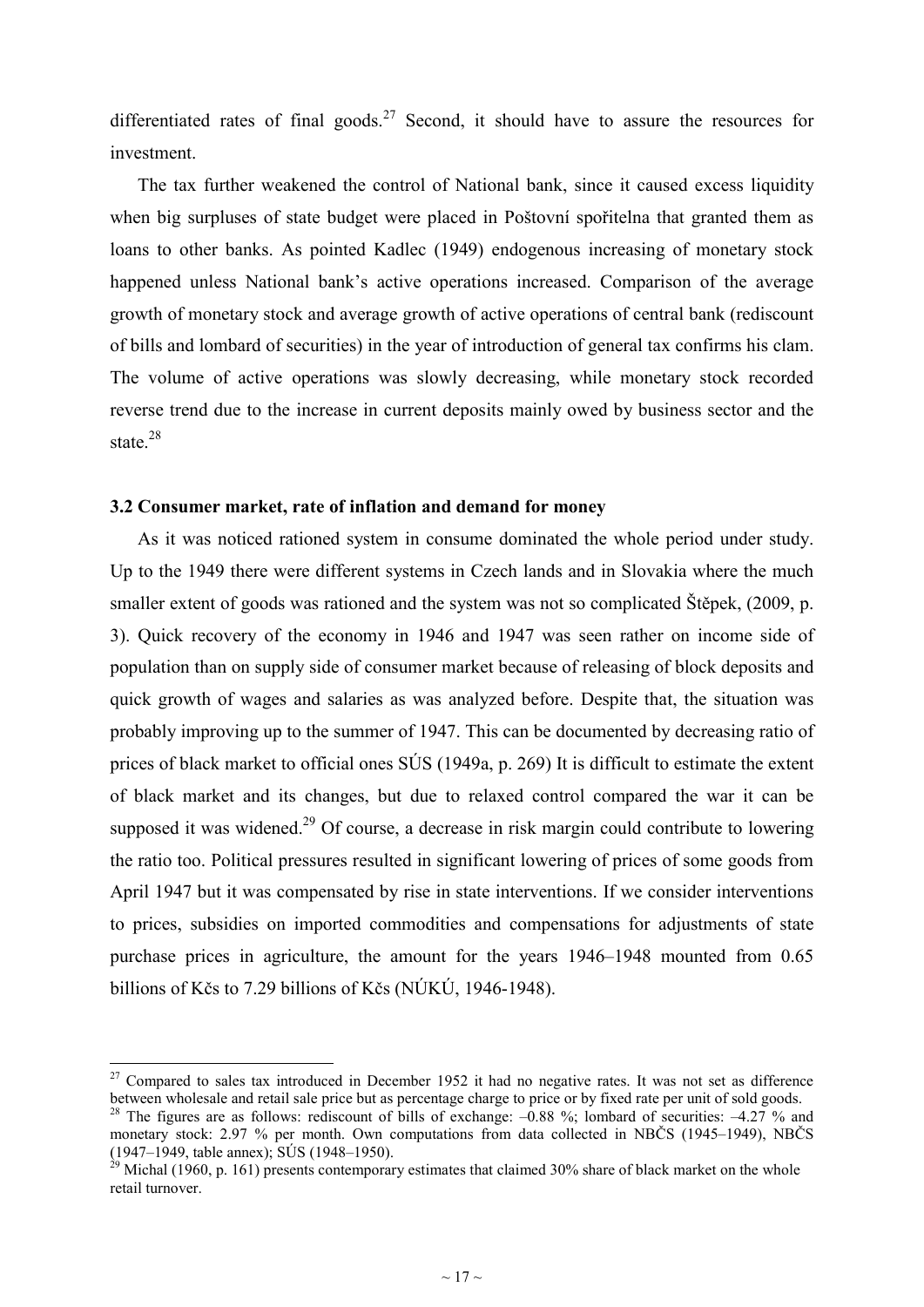|                                             | 1946         | 1947                  |                | 1948             |                |
|---------------------------------------------|--------------|-----------------------|----------------|------------------|----------------|
|                                             | Level (bill. | Year-to-year<br>Level |                | Level (bill.     | Year-to-year   |
|                                             | of Kčs)      | (bill. of Kčs)        | change $(\% )$ | of $K\check{c}s$ | change $(\% )$ |
| Net personal disposable Income <sup>1</sup> | 53.2         | 58,3                  | $10.7\%$       | 59.7             | $1.3\%$        |
| Personal consumption <sup>1</sup>           | 48.69        | 53.66                 | $10.2\%$       | 53.16            | $-0.9\%$       |

**Table 4 National Income and Personal disposable Income in prices of 1937 in 1946–1948** 

<sup>1</sup>For obtaining values of personal disposable income in constant prices were used implicit deflators of national income. Using living-cost indices would give much favorable development relating to consumption. Source: Nachtigal (1969, s. 57–59), own computations.

Table 4 indicates worsening of situation in consumption that corresponds with troublesome situation on consumers' market. It could stem from increased investment quota and from increased prices on black market when ratio between black and official prices almost doubled within a year from September 1947 to September 1948.<sup>30</sup>

The two-tier market, rationed with low prices and free with higher prices was established since the January 1949 with the aim to make room for definitive abolition of rationing system. Besides it, black market still existed, while not all the good was available on both markets, especially when situation worsened in 1951 due bad results of agriculture and shifts in plan targets preferring the production of investment goods that required further increasing of investment quota. Step by step releasing more and more commodities from rationing disturbed leveling effect of rationing system in consumption on one hand and growing share of free market in commodities traded in both of the trades limited the supply of it for rationed one. (Petrák 2013, p. 74) Table 5 showed decreasing share of rationed market but in terms of quantities the share of rationed market was decisive (Jančík, 2007, p. 252)

Since March 1951 some of the foodstuffs were gradually rationed again. Together with it, lowering the rationed quantities (Petrák, 2013, p. 80) and rising in prices occurred. Since the beginning of 1952 some professional and social groups and members of their families (tradesmen with employees, rural riches and self-suppliers) were excluded from rationed market according to Announcement of Ministry of internal trade no. 364/1951 G.I. Another, more comprehensive restriction came in the beginning of the 1953 when according to Announcement of Ministry of internal trade No. 11/1953 G.I. retired people, tradesmen without employees and members of their families, non-working people and others).

 $30$  The change is related to September 1948 to September 1947 SÚS, (1949a, p. 269)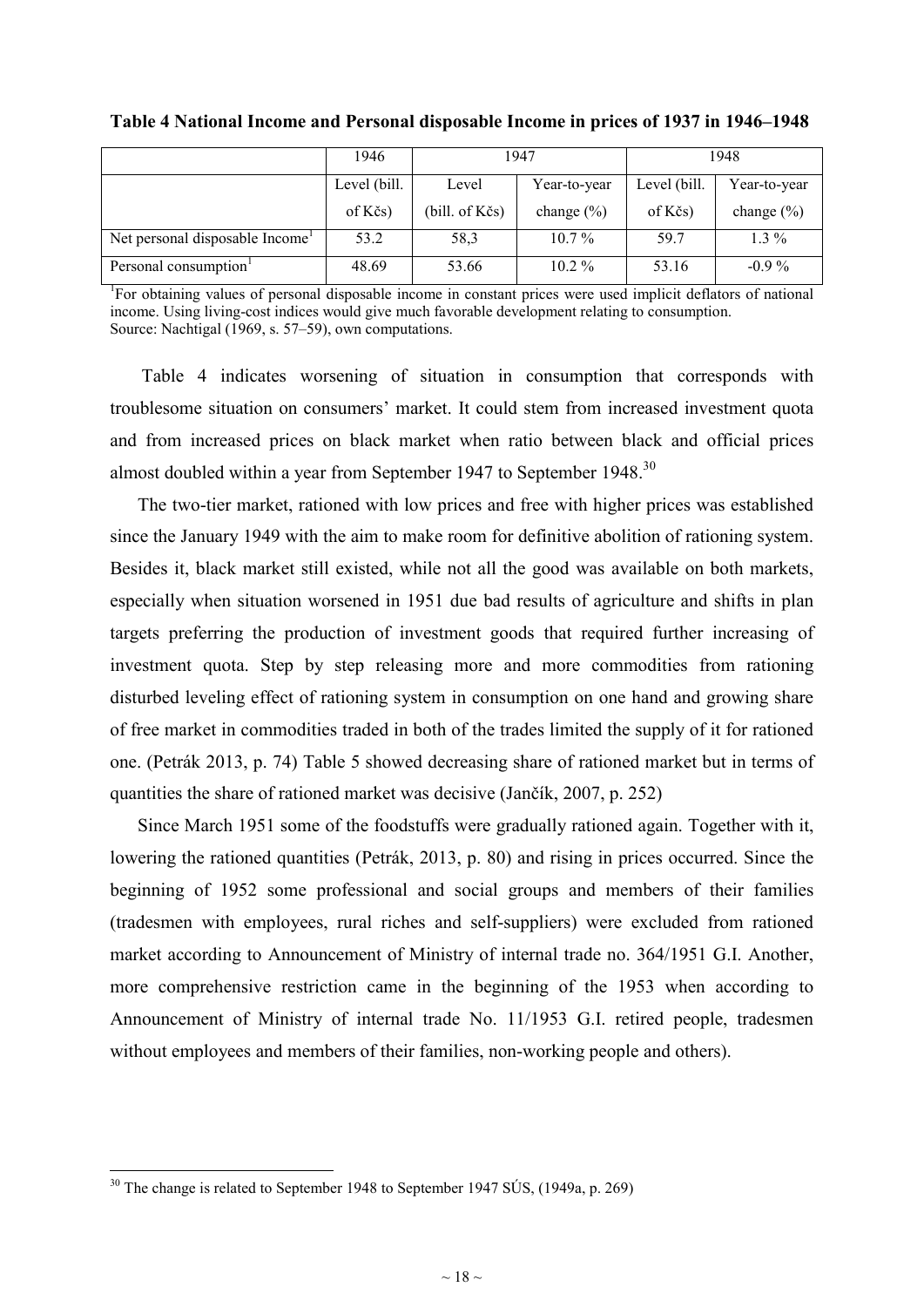|                 | 1949 | 1950 | 1951 | 1952* |
|-----------------|------|------|------|-------|
| Foodstuffs      | 41   | 20   | 28   | 28    |
| Other           |      | ے ر  | 30   | ∼     |
| Rationed market | 40   | 29   | 29   |       |

# **Table 5 Share of the value of rationed market on the value of retail turnover in 1949– 1952 (%)**

<sup>∗</sup>Estimate

Source: ÚV KSČ (1953 p. 8 and table annex, tab. 8)

# *3.2.1 Inflation*

Analyzed development indicates great imbalance in the economy that had to express in some form of inflation. Available indices made by Statistical office indicate different rates according to size of basket of consumer's goods and indices base year. Official indices does not include the black market prices, despite there is an combined index for black market and direct sales of small farmers to consumers. Table 6 summarizes available indices on inflation at consumer's market.

|      | Cost-living<br>index | Index of retail<br>prices | rural and<br>black food<br>price index | Index based<br>on implicit<br>deflator of NI | Michal's<br>estimate | Pešek<br>Estimate |
|------|----------------------|---------------------------|----------------------------------------|----------------------------------------------|----------------------|-------------------|
|      | $1937 = 100$         | $1937=100$                | $III/1939=100$                         | $1948 = 100$                                 | $1948 = 100$         | $IV/1947=100$     |
| 1945 | 187.5                | N/A                       | N/A                                    |                                              | N/A                  |                   |
| 1946 | 340.6                | N/A                       | N/A                                    |                                              | N/A                  | 115.83            |
| 1947 | 325.7                | N/A                       | 875                                    |                                              | N/A                  | 120.40            |
| 1948 | 322.1                | N/A                       | 1360                                   | 100                                          | 100                  | 153.86            |
| 1949 | 360                  | N/A                       | 1031                                   | 121.4                                        | N/A                  | 186.87            |
| 1950 | 363.3                | 577                       | 905                                    | 129.9                                        | N/A                  | 194.54            |
| 1951 | 380.8                | 657                       | 1392                                   | 154.9                                        | N/A                  | 215.79            |
| 1952 | N/A                  | 712                       | N/A                                    | 154.9                                        | 150                  | 252.69            |
| 1953 | 127                  |                           | N/A                                    | 166.5                                        | 164                  | 265.11            |

# **Table 6 Indices of price developments in Czechoslovakia in 1945–1953**

Sources: FSÚ, (1985, p. 90–91 and 210, ); SÚS (1953); SBČS (1951a, table annex, tab. 6d) ; Michal (1960, p. 158) ; Pešek (1956, 201).

Comparing the results of particular indices, official cost-of-living index gives the least exact information on inflation namely in the period of first five-year plan, when it was based on cost of living of worker's family in Prague, but foodstuffs, and it was not very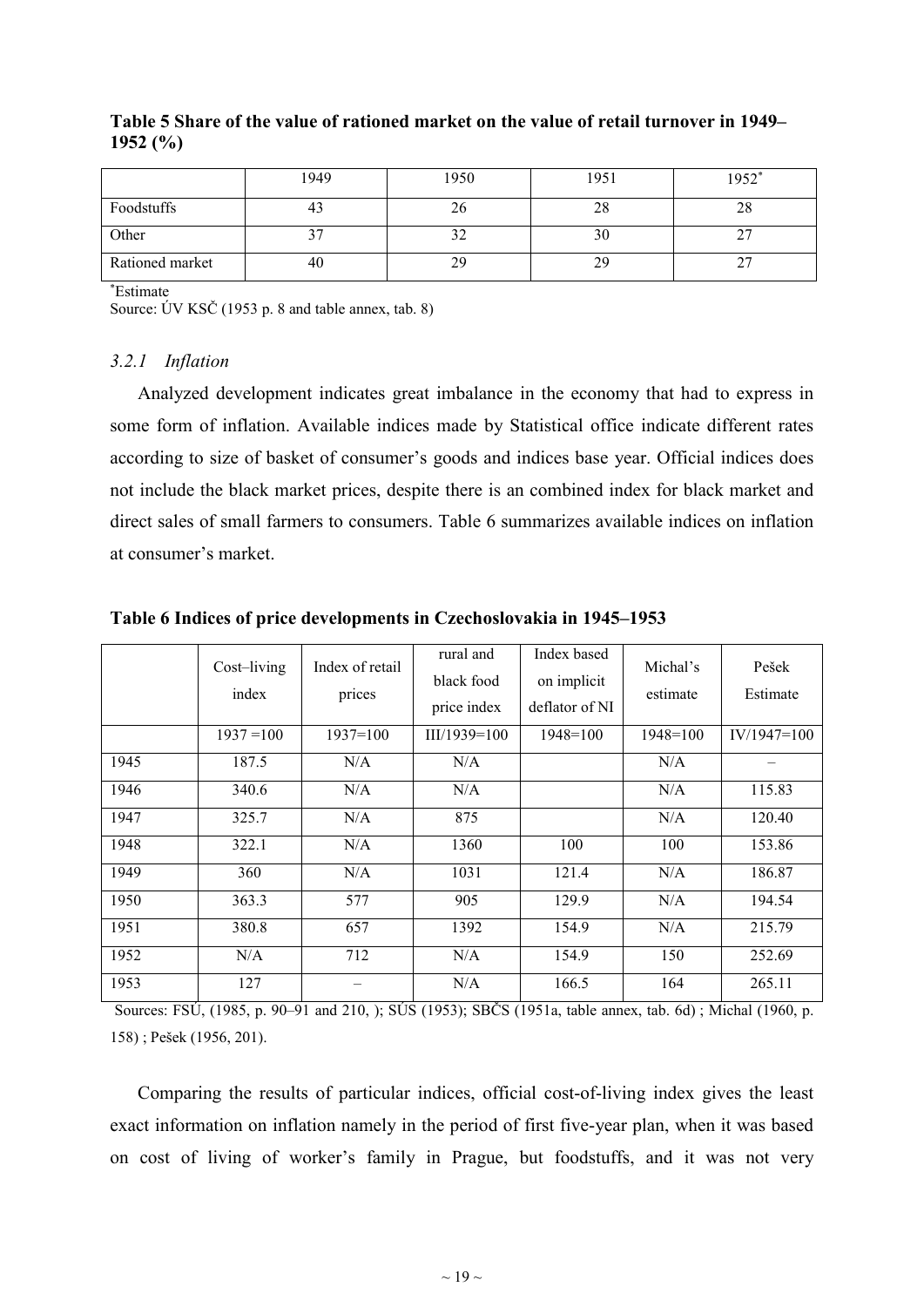comprehensive because covered only about 70 items (ČSÚ, 2012, p. 2). However, workers were a group with preferred access to ration market so this had to affect the index. This reveals that despite the share of free market in terms of value distinctly dominated the share of rationed one, the rationed market was still too important for significant part of the population. Others indices reflects the development more properly, while indicating higher inflation rates in 1949 due to introducing of two-tier market. This is reflected also in considerable decrease in black market index, by more than 55 % within that year. It proves tendency to market balance, if space for free movement of prices widens. It is disputable to say the extent of black market lowered. Contemporary analysis MF–T (1953b, pp. 1–2) estimated relatively constant share of black market on combined rural and black foodstuffs market.<sup>31</sup> Numerous letters of the population to high state representatives, namely to president, also confirm worsening situation on the consumers market since 1951 and in some cases they compared it to the war situation ÚPV–B (1953).

Pešek's estimates worth to notice, while they are based on scattered and incomplete data they close to inflation based on official implicit deflators, especially in the years 1949–1951.

To assess the extent of imbalance it is necessary to take deteriorated quality of goods and its limited assortment into account. These are not reflected in analyzed indices and contributed thus to unrecorded or hidden inflation respectively.

Quantitatively the extent of imbalance can be expressed by the development of personal consumption. Official data document its low growth rates compared to the rate of the whole national income. The annual average growth rate of personal consumption was 2.97 % while, the rate of growth of national income was 8.63 % according to official statistics. Neither Official and unofficial estimates of inflation however cast doubt on the necessity of such a severe monetary reform that occurred in June 1953, since some of them indicate quite high inflation but not hyperinflation.

What data on inflation cannot reveal is the existence and extent of repressed inflation. If the repressed inflation means growing monetary overhang in the hands of population as the expression of excess demand, the development of deposits and currency holdings during this period reveals quite different story.

 $31$  The share was 28 % in 1950 and 29.4 % in 1951, since it was dominated by money payments over payments in kind in ratio 70:30 MF–T (1953b, p. 2). The share of the whole rural and black market on total net of agricultural income produced production (in terms of Marxist national income) reached around 23 % MF–T, (1953b, p. 3)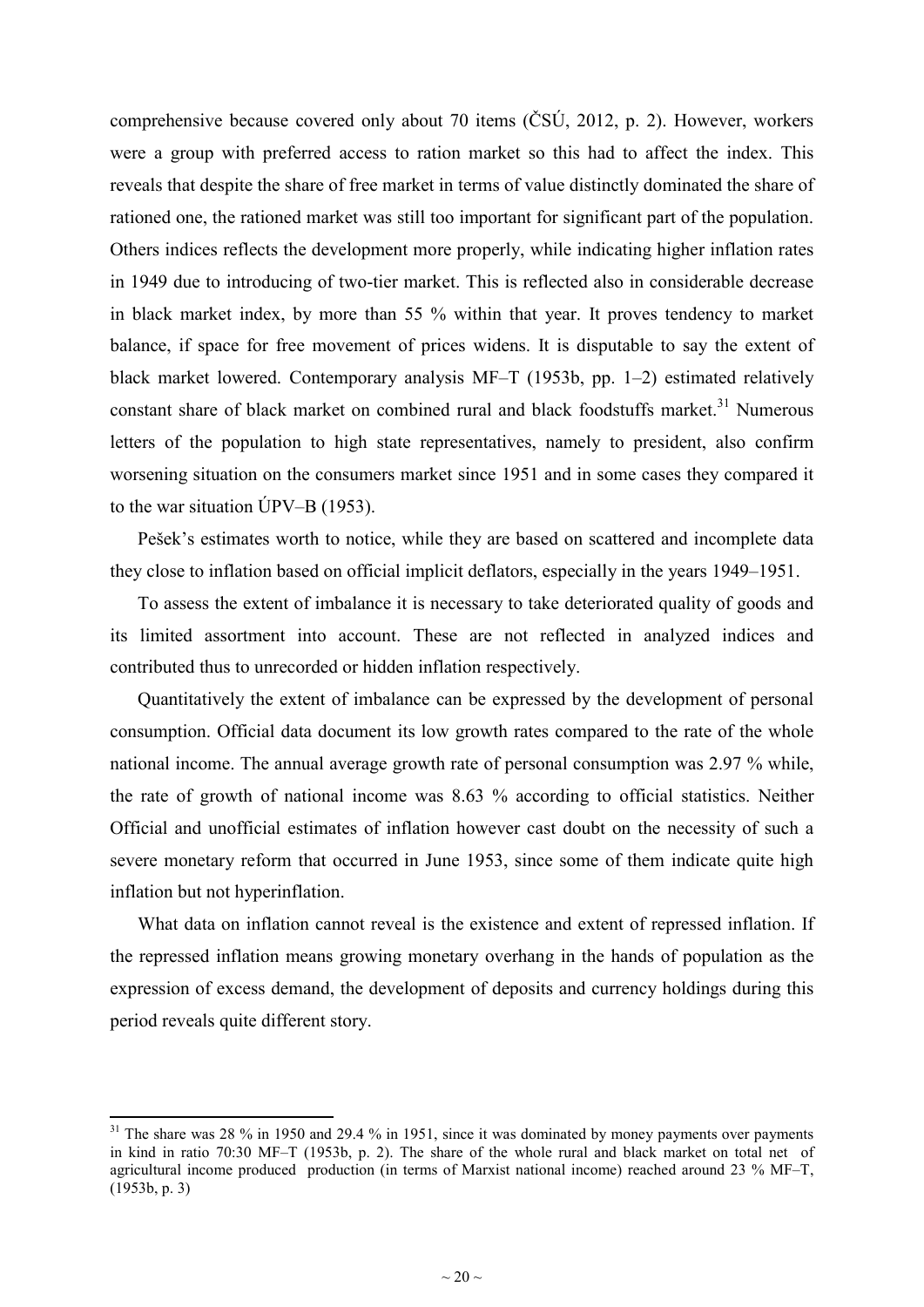

**Graph 2 Currency in circulation and deposits at bankbooks 1945–1953**<sup>1</sup>

<sup>1</sup>Missing values of bankbook deposits were replaced by trend values. Sources: SÚS (1949a, p. 193 and 199); NBČS (1947–1949, table annex); SÚS (1948–1950); SBČS (1951b, table annex, tab. 7a and 9); MF–T (1953a; 1953c, 1953d and 1953e), SBČS (1953c, p. 20 and 45), ÚV KSČ (1952– 1953); ÚV KSČ (1953a, table annex, tab. 11); SBČS (1950, f. 776); SBČS (1952d); own computations.

Graph 2 indicates two distinct trends in development of the narrow monetary stock components<sup>32</sup> — increasing one at high growth rates from 1945 to the end 1947 in case of deposits and up to the end of 1950 in the case of currency in circulation. The second one shows slow decline in deposits and sharper and much volatile fall in case of currency in circulation.

The period of high rate of narrow money is caused by released blocked deposits. While it proves priority of the motive stemmed from the fear of blocked savings is hard to say. The available records should indicate it, since more than half of the currency in circulation was estimated to be of savings nature. However, if it was held purely as an asset or for a precautionary reason is a matter of question, because this share was rising significantly up to 1949 and then sharply dropped and between 1950 and 1951 fluctuated between 50 and 55 %

<u>.</u>

<sup>&</sup>lt;sup>32</sup> Demand deposits were excluded because of several reasons. The first one is, that time series is too incomplete to estimate the missing data. The development after 1949, where the most of data is missing shows great volatility along the growing path at high rate. The second reason is that money on demand deposits after 1949 belonged mostly to the enterprise sector and the state and had thus different nature as it was noted in section dedicated to money market. The third one is that in the period up to 1950, when these money balances can realize on consumers market largely, the trend followed that of bankbook deposits.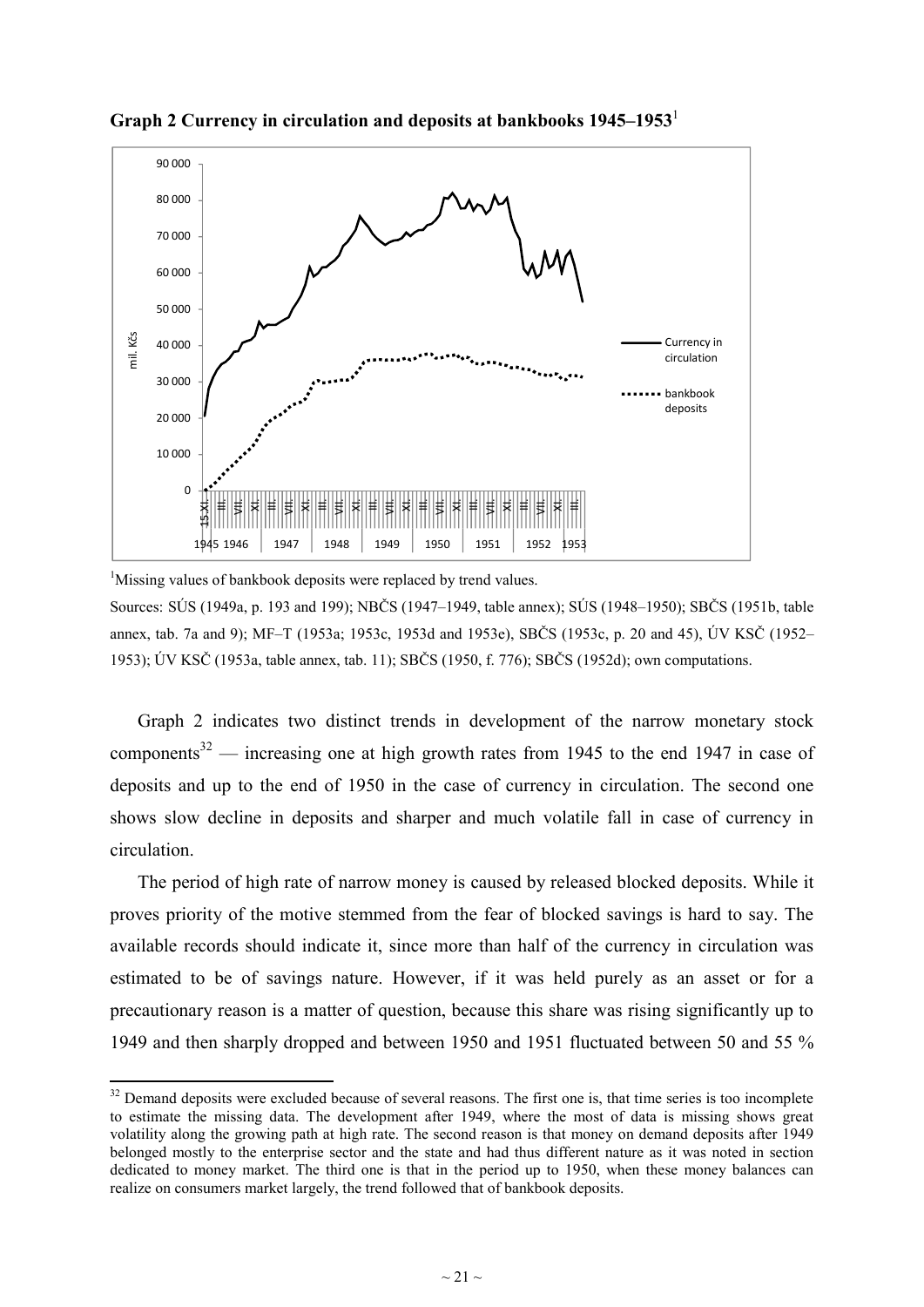SBČS (1951a, table annex, tab 7b) than probably dropped further. This supports a hypothesis on existence of repressed inflation. Decrease of the ratio between black and official prices from 1946 up to the summer of 1947 cannot be decisive because decreasing prices on black market could indicate growing volume traded here and decrease in risk margin due to relaxed control. Supporting is also development after the two–tier market was introduced. The decrease in currency in circulation that occurred in 1949, proved willingness of the population to spend money, so repressed inflation in 1948 could be present in the period between 1946 and 1948. High increments in earnings and growing share of free market can imply, that after initial shock the consumption was made on account of current income. Slow growth and the reversal of the trend in case of deposits together with growing difference between currency in circulation and deposits can be explained partly by the fear from the repeated loss of money, if it had been deposited. In addition, partly by the fact the process of social change shortened the incomes of previously high or high middle classes that were reliant on accumulated savings.

Sharp decline in currency in circulation since the second half of 1951 have to be attributed namely to rise in prices and to new laws and directions restricting access of chosen social groups form ration market and the rise of prices on free market. Recurrent buying panics appeared when fears of new currency reform spread the country as it was in October 1950 in connection with polish reform or in the beginning of 1952 and 1953 and in April and May before the second monetary reform. They can be considered as expressions of repressed inflation when trust in existing money is weakened.

# **Conclusion**

The aim of this contribution was to assess the nature of inflation in an economy in transition to soviet type of central planning. Based on Nuti's definition of repressed and hidden inflation it proved the possibility of concurrent existence of repressed and open inflation. By analyzing the sources of imbalances in Czechoslovak economy, it proved that growing uncertainty caused by unpredictable decisions of communist government and external shocks given by international political factors negatively affected the behavior of economic agents and strengthened systemic defects of economies of Soviet type. Further it showed that inflation can coexist with declining monetary overhang when that can decline faster than rate of inflation when the trust in money weakens.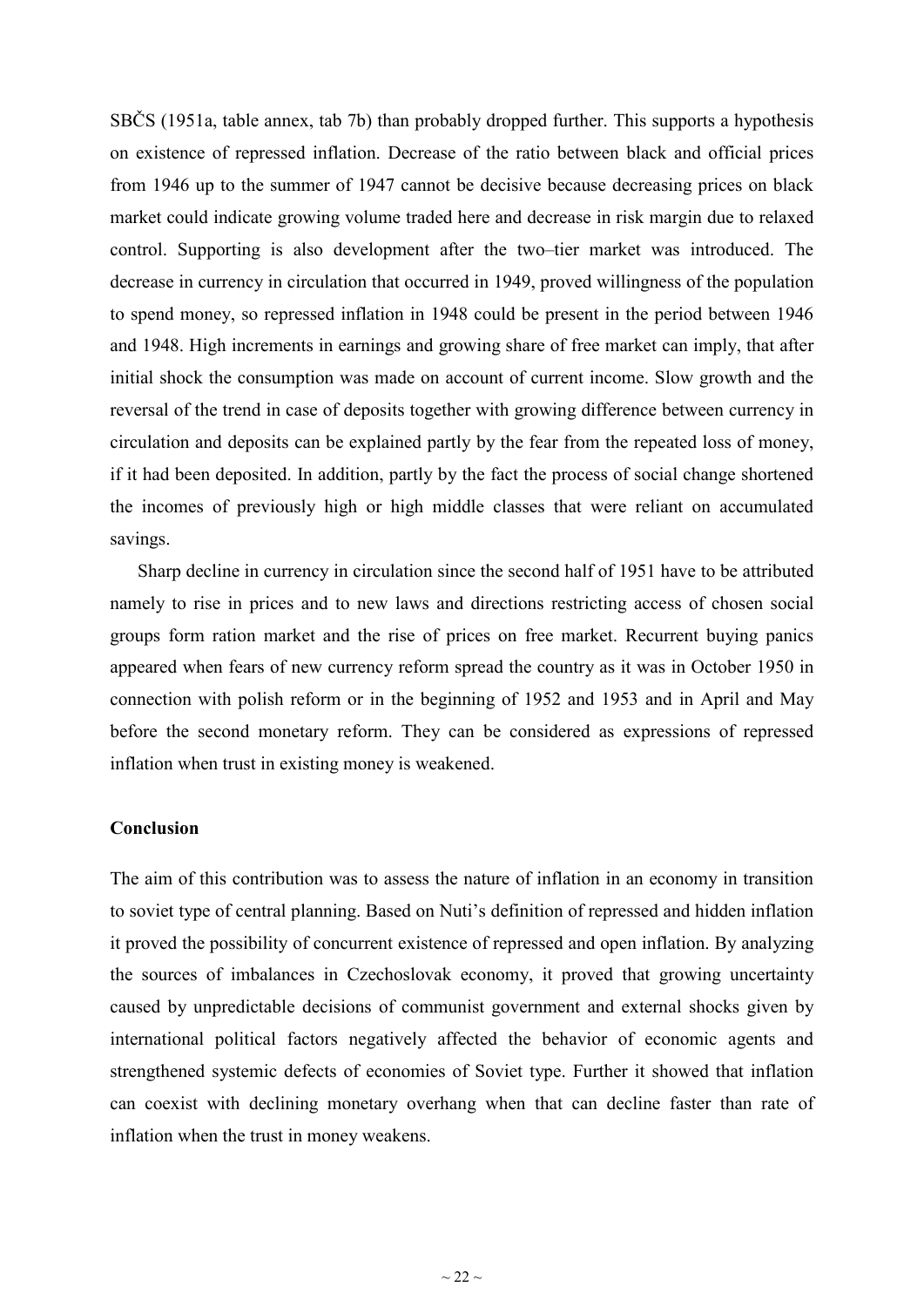It proved the key impact of structural transformation of the economy on the situation on the labor market. This was channeled through disharmony between structure of labor demand and supply and through growing uncertainty about future. It significantly affected consumer market by increasing the share of investments on national income up to the optimal rate of time preferences in the economy.

On an example of monetary policy and Czechoslovak national bank, the article demonstrated impossible coexistence soviet type of economic management with the traditional arrangement suited for market economy. In such a situation, monetary policy passively accommodated growing imbalances that stemmed partly from specific Czechoslovak situation with initial excess labor demand and contributed so to further deepening of disequilibrium those strengthened administrative methods of managing the economy.

By comparing existing indices it on Czechoslovak price development in period under study proved the inapplicability of official index of living cost in describing inflationary development during the first five year-plan. Alternative indicies demonstrates serious imbalance in Czechoslovak economy, but also together with analyzed narrow monetary stock development and development of earnings related to productivity cast doubt on the need of such a severe monetary reform as realized in June 1953. On the other hand internal documents confirms efforts of contemporary statistical service to describe the development truthfully but severe organizational and social changes obstructed the achievement of success.

The lack of existing consistent time series prevented the author in making deeper quantitative study that would confirm the conclusions. So, further research on reconstructing the data is required.

# **References:**

### *Archival sources:*

GHSR (1945). NA, Fond Generálního sekretariátu hospodářské rady vlády (General Secretary of Economic Council the Government) – unprocessed. Komise měnová a finanční 1945-1946 (Commision on money and finance). *II. zpráva Komise odborníků pro měnovou reformu* (second report of the Economic experts for monetary reform).

LFM (1952). A ČNB (Archive of Czech national bank), fund SBČS II, box no. 119 – sign. S VII/a – 248, Likvidační fond měnový (Monetary Liquidation fund) 1949-1953, *Closing accounts of LFM 1952*.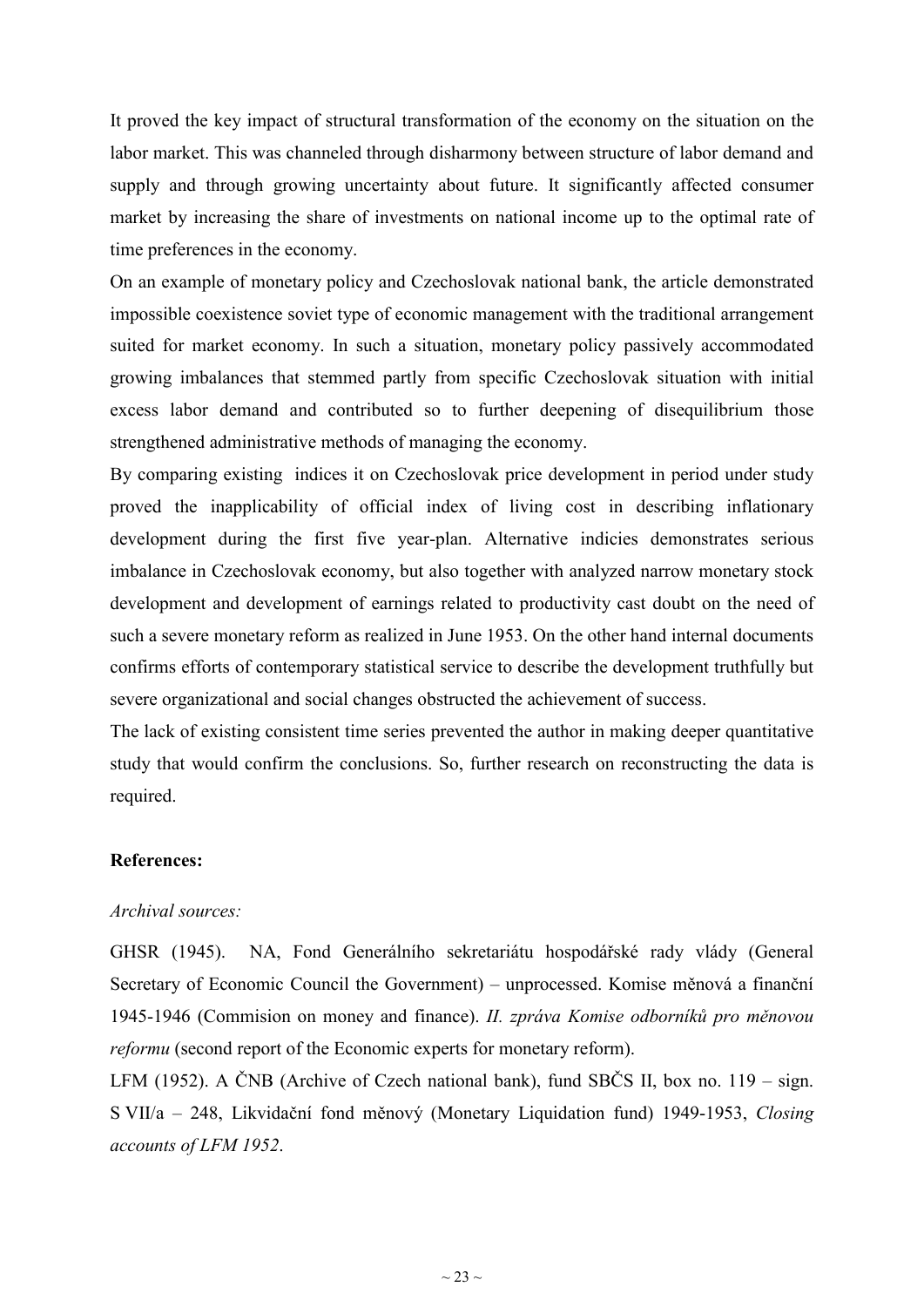MF–T (1953a). NA, fund MF–T (ministry of finance – secret) – Peněžní reforma (Monetary reform), unprocessed, box 1, file 101, *Peněžní oběh* (monetary circulation).

MF–T, (1953b). NA, fund, MF – T – peněžní reforma, unprocessed, box 1A, *Selský a černý trh 1953* (rural and black market).

MF–T (1953c). NA, fund MF–T – Peněžní reforma, unprocessed, box 1, Úvěr a peněžní ústavy, (credit and banks) *Volné vklady na knížky* (free bankbook deposits).

MF–T (1953d). NA, fund MF–T – Peněžní reforma unprocessed, box 1, *Stav vkladů úsporných ústavů lidového peněžnictví* (saving deposits).

MF–T (1953e). NA, fund MF-T – Peněžní reforma unprocessed, box 1A, *Rozbor úhrnu vkladů ve státních spořitelnách ke konci roku* 1952 (Analysis of total saving deposits in the end of 1952).

NBČS (1945–1949). A ČNB, fond NBČS (Czechoslovak national bank), box 3874, sign. NBČ/3874–1, *Malé stavy* (aggregated weekly balances).

NBČS (1947). A ČNB fund NBČS, box. 471 – Měnové záležitosti (Monetary affairs), sign NBČ/471-1, *K situaci na peněžním trhu koncem listopadu a prosince 1947* (To a situation on money market at the end of November and December 1947).

NBČS (1947–1949). *Zprávy národní banky československé*. (Bulletin of National bank) Praha : Czechoslovak National bank.

NBČS (1948a). A ČNB, fund NBČS (National bank of Czechoslovakia), box 62, sign. NBČ/62–2, 5. *Dočasná správa 30. června a 3. července 1948* (Temporary administration meeting on June  $30^{th}$  and July  $3^{rd}$  1948)

NBČS (1948b). *Hospodářský vývoj Československa v roce 1948*. (Economic development of Czechoslovakia in 1948). Praha: Czechoslovak National bank.

NÚKÚ (1946–1948), State closing accounts. Praha – Bratislava : The Highest accounting and controlling office.

PEŠEK, Boris (1956). *Czechoslovak Monetary Policy 1945–1953*. Chicago, unpublished dissertation, 1956.

SBČS (1950). NA, fund KSČ (Central committee of Communist party), Generální sekretariát (General secretary), vol. 128, a. u., *Zpráva o finančním hospodaření za prosinec 1950*, (Report on financial economy).

SBČS (1951a). NA, fund 315/2 ÚPV–T (Office of the prime minister – secret), box 265, inv. no. 62/2/3, *Výroční zpráva SBČS za rok 1951* (Annual report of the State bank).

SBČS (1951b). AČNB, fund SBČS – X. správa (10th administration) 1951. *Zpráva o finančním hospodaření za září 1951* (Report on financial economy).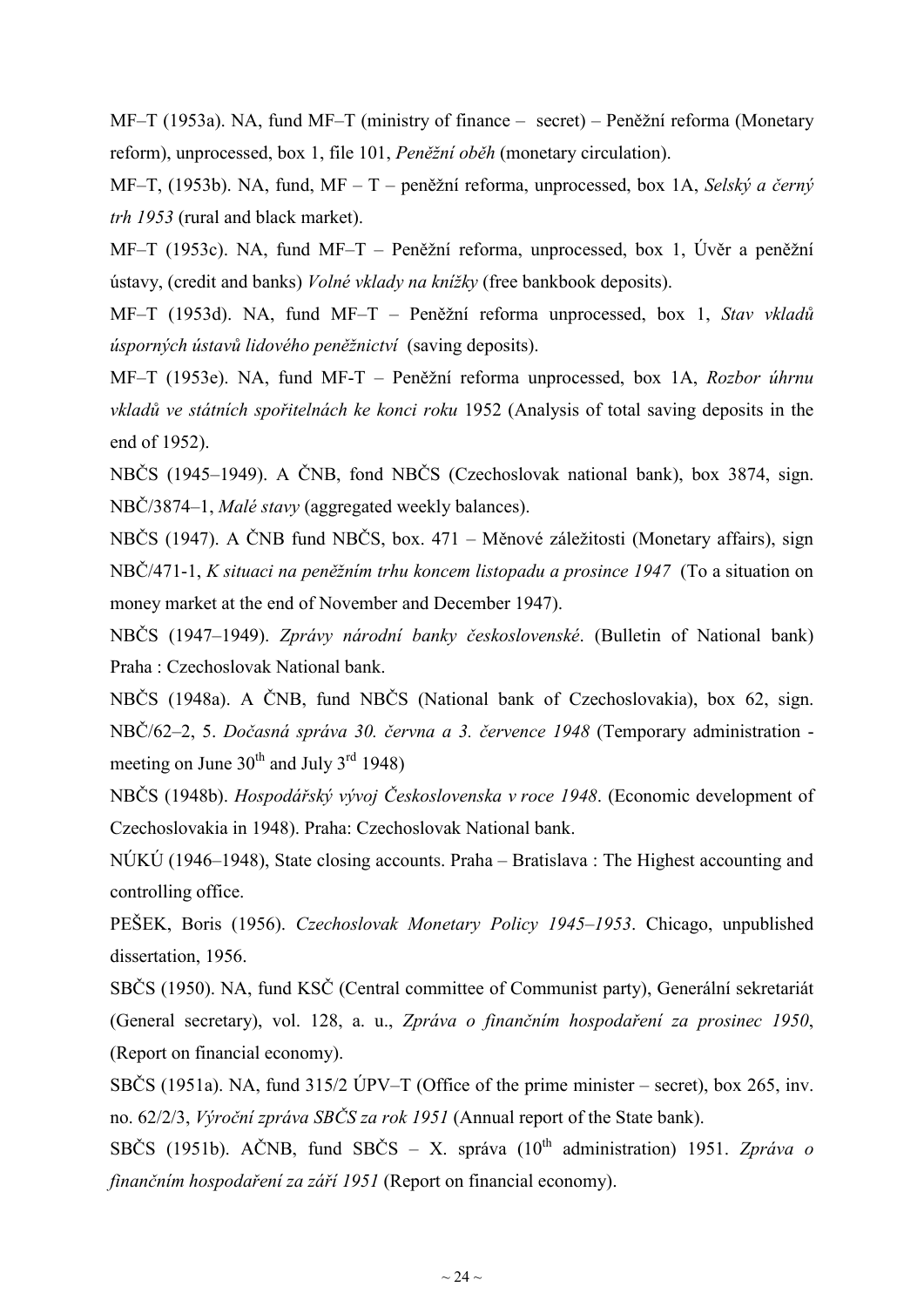SBČS (1951–1953). NA, fund 315/1 ÚPV–B (Office of the prime minister), inv. no. 2363, sign. 298/2/3 kart. 587 úvěrové a pokladní plány SBČS a IB 1951-1953. (Credit and cash plans of State bank and Investment bank).

SBČS (1952a). NA: fund 315/2 ÚPV–T cart. 588, inv. no. 298/2/4, *Zprávy o finančním hospodaření leden–červenec 1952*. (reports on financial economy 1952).

SBČS (1952b). NA: fond ÚPV–T, box 589, inv. no. 298/2/12, *Zprávy o finančním hospodaření srpen–říjen 1952*.

SBČS (1952c). A ČNB, fund SBČS – X. správa 1952, vol. XIII, a.j. 24 *Mzdové úrhny (fondy) 1952* (Wage funds).

SBČS (1952d). A ČNB, fund SBČS, box 122, sign. SBČS - VII/a - 264, Měnové záležitosti a oběživo 1950-1959 (Monetarry affairs and currency), *Oběh platidel, 7.5.1952* (currency in circulation).

SBČS (1953a). AČNB, fund SBČS, box 24, sign: SBČS- S I.c – 4, Bankovní správa (Executive body meeting) 5, 3. února 1953, box no. 18, *Zpráva o plnění úvěrového plánu za IV. Čtvrtletí 1952 z 24.1.1953* (Report of credit plan fulfillment, fourth quarter 1952).

SBČS (1953b) . AČNB, fund SBČS, box 26, sign: SBČS- S I.c – 4, Bankovní správa uzavřená (Closed meeting of the executive body) IV. 5.5. 1953, *Zpráva o plnění úvěrového plánu za 1. čtvrtletí 1953*.

SBČS (1953c). AČNB, fond SBČS, box 160, sign. SVII/a Měnová reforma v roce 1953 Monetary reform 1953). *Zpráva o peněžní reformě a jejím vyúčtování*, (Report on monetary reform and its bill).

SÚS (1948–1950). Hlavní položky majetku a kapitálu peněžních ústavů v ČSR (bank balances). In : *Statistické informace. Řada IV. Statistika peněžnictví a hospodářských organisací.* (Statistical information series IV – Banking and business)

SÚS (1948a). Rozvaha (bilance) peněžních ústavů k 31. XII. 1945, 1946 a 1947. (Bank balances) In: *Statistické informace, Řada IV. Statistika peněžnictví a hospodářských organisací*, č. 23. (Statistical information series).

SÚS (1949b). NA, fund ÚPV–T, box 641, sign. 325/62**,** Hodiny a mzdy v průmyslu v ČSR 1.- 4. čtvrtletí 1949 (Hours and wages in industry). In : *Statistické informace řada VIII – průmyslová statistika*. (Statistical information series VIII - industrial statistics).

SÚS (1953) NA, fund, ÚPV-T, box 626, inv. Č. 325/7/1 *Indexy maloobchodních cen státního a družstevního obchodu 1950, 1951, 1952* (Indices of retail prices and state an cooperative trade in 1950,1951,1952).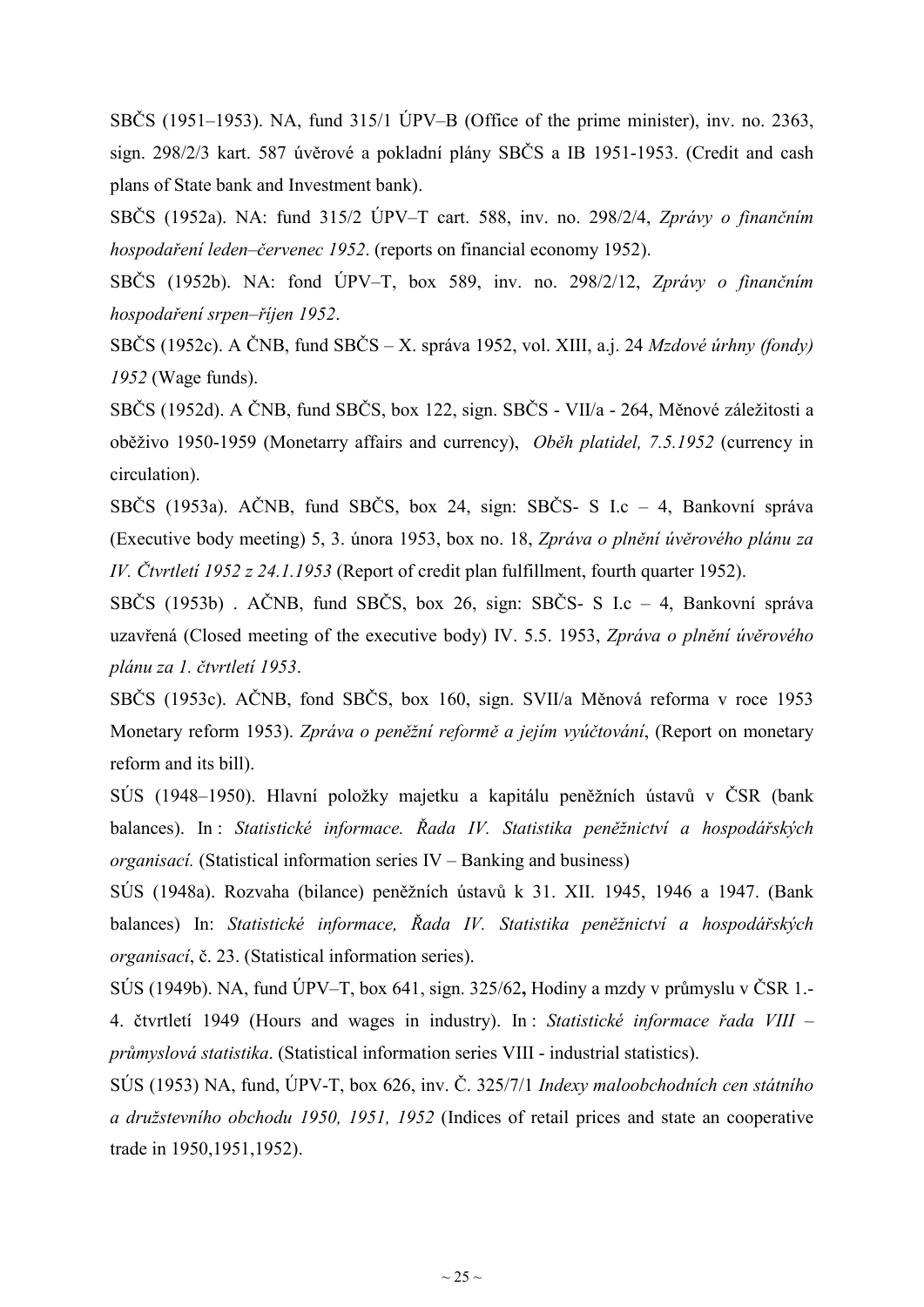ŠÚSR (2013). Pohyb Obyvaťelstva v Slovenskej republike v rokoch 1946–2013 (Vital Statistics of Slovakia 1946–2013). *Statiscial office of Slovak Republic*. [online], [cit.2015-05- 1]. Available at: http://slovak.statistics.sk/wps/wcm/connect/fbe90325-451e-469b-ab41- 981b853fb91e/Pramenne\_dielo\_historia\_1946\_2013.zip?MOD=AJPERES.

ÚV KSČ (1949). NA, fund 100/17 – ÚV KSČ – Hospodářská rada (Economic council), vol. 3, a. u. 52*, Odhad odvodů národních podniků Fondu znárodněného hospodářství* (Estimate of national enterprises outcomes).

ÚV KSČ (1952–1953). NA, fund ÚV KSČ – Klement Gottwald, vol. 73, a. u. 1000, T*ýdenní zprávy o vývoji oběživa 1952–1953* (weekly reports on currency in circulation).

ÚV KSČ (1953a). NA, fund ÚV KSČ – Klement Gottwald, vol. 75, a. u. 1010, *Podkladový materiál o vývoji čs. hospodářství pro stranickou konferenci (13.12.1952)* (Supplementary analysis of economy for Party meeting).

ÚPV–B (1953). NA, fund ÚPV–B, box. 1377, a.u. 365, Zásobování a vnitřní obchod, (Distribution and internal trade) .

# *Literature:*

BARRO, Robert J. – GROSSMAN, Herschel I. (1974). Suppresssed Inflation and the Supply Multiplier. In: *The Review of Economic Studies*, Vol. 41, 1, pp 87–104.

CASSEL, Dieter (1990). Phenomenon and Effects of Inflation in Centrally Planned Socialist Economies. In: *Comparative Economic Studies* 32, 1.

ČSÚ (2006). Průměrný počet pracovníků v civilním sektoru národního hospodářství podle odvětví 1948–1954, celkem. *Czech Statistical Office* [online], [cit.2015-05-9]. Available at: https://www.czso.cz/documents/10180/23703461/31070101.xls/302dd6ae-cb94-4373-a5c7 cd03253de6dc?version=1.0.

ČSÚ (2013). Vital Statistics of the Czech republic 1785–2012, absolute figures. *Czech Statistical Office* [online], [cit.2015-05-1]. Available at: https://www.czso.cz/documents/10180/23164307/130070-14\_1.xlsx/1f9bc196-edd3-436f-9d67-dad228444636?version=1.0.

FSÚ (1985), *Historická statistická ročenka*. (Historical statistical yearbook). Praha: Federal Statistical Office – SNTL/Alfa, 1985.

JANČÍK, Drahomír, Cesta k měnové reformě roku 1953. Od maďarského modelu zavedení volného trhu k měnové reformě sovětského typu. In: *Královéhradecko, historický sborník pro poučenou veřejnost* 2007 č. 4, p. 249-268.